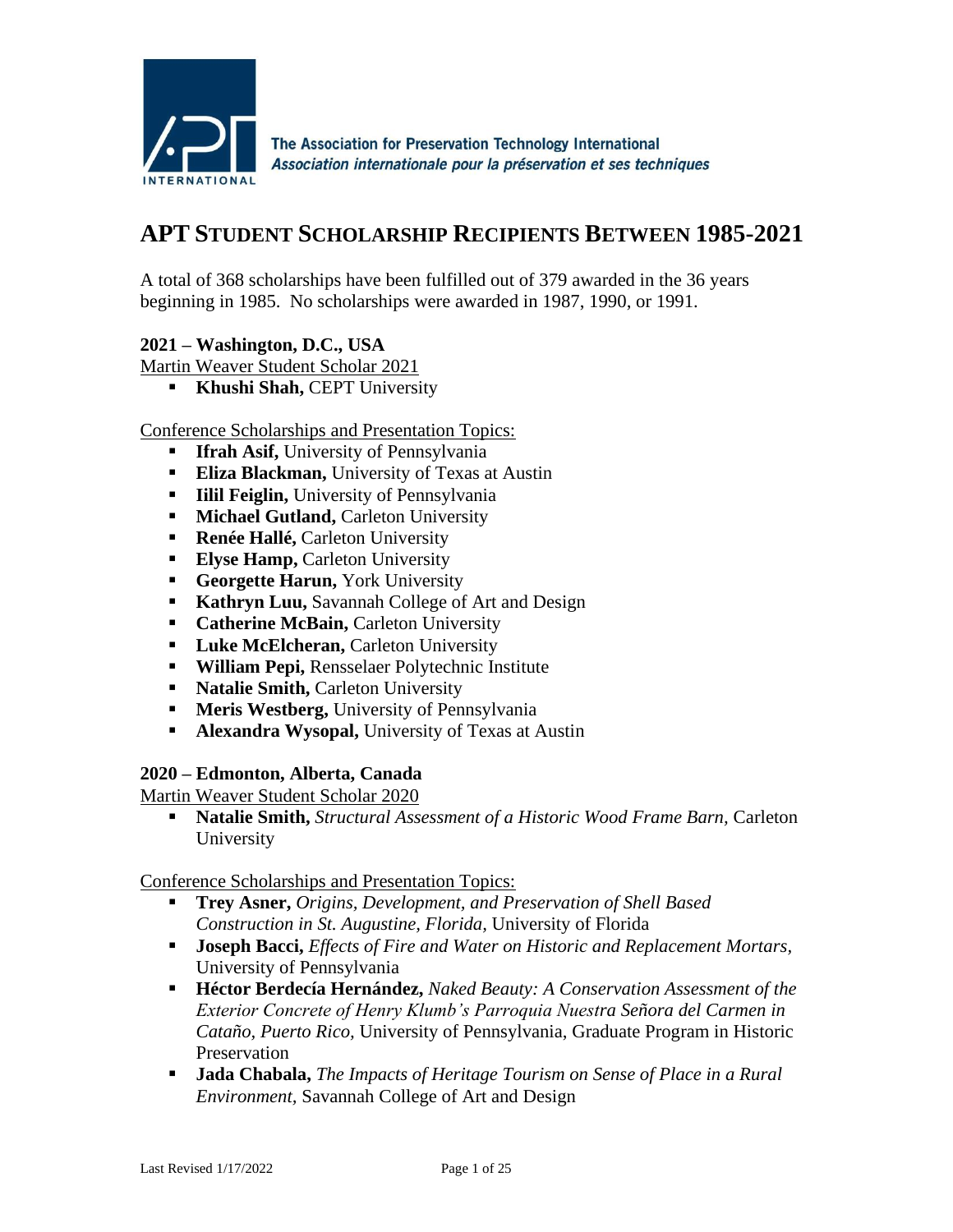

- **Barbara Cortizo deAguiar,** *Building, People, and Landscape: Invention of National Heritages in the Americas,* School of Architecture, The University of Texas at Austin
- **Jeremy Ebersole,** *A Sight to Dwell Upon and Never Forget: Illuminating Strategies for Saving Neon Signs,* University of Oregon
- **Amanda Foote,** *Reconciliation? Restoration and Preservation of an Alberta Historic Church,* University of Calgary
- **Kimberly La Porte,** *The Brooklyn Navy Yard: A Mission-Oriented Model of Industrial Heritage Reuse,* University of Pennsylvania
- **Julie Lee,** *St. Louis' Old Courthouse – Topics of Interpretation, Diversity, and Inclusivity,* Savannah College of Art and Design
- **Ryan Macchiarelli,** *An Investigation into 19<sup>th</sup>-century Methods for Graphical Analysis of Arches, Trusses, and Girders,* Penn State University
- **Catherine McBain,** *Treatments of Intervention for Maintaining Spatial Lighting Qualities: Bormann House Case Study,* Carleton University
- **Seo Jun Oh,** *Comparative Laboratory Evaluation of Natural Hydraulic Lime Mortars,* Columbia University
- **Abigail Poe,** *The Effects of Herbicides on Historic Stone and Masonry Materials as an Alternative to Glyphosate and Garlon,* Northwestern State University of Louisiana, National Center for Preservation Technology and Training
- **Shelby Schrank,** *Brutalism and the Public University: Integrating Conservation into Comprehensive Campus Planning,* University of Massachusetts Amherst
- **Kelsey Williamson,** *In Situ Assessment of Superficial Moisture Content in Façades of a UNESCO World Heritage Church Using Electrical Resistance Measuring (ERM). The Impact of the HVAC System,* The University of Texas at San Antonio
- **Qian Xu,** *Augmented Reality: The Altar and Acqua Alta,* Columbia University

# **2019 – Miami, Florida, USA**

Martin Weaver Student Scholar 2019

■ Not awarded as no applicants met the requirements.

- **Ben Baaske,** *Creating a Digital Record of Mid-Century Modern Architecture: Documentation of the Teague Research Center at Texas A&M University, Center for Heritage Conservation,* Texas A&M University
- **Daniel, S. Castele,** *A Systematic Review of Wall Insulation Retrofit Guidelines and Practices in Historic Buildings in North America,* University of Cincinnati
- **Caroline P. Dickensheets,** *Performance Evaluation of Amended Earthen Mortars at Wupatki National Monument,* University of Pennsylvania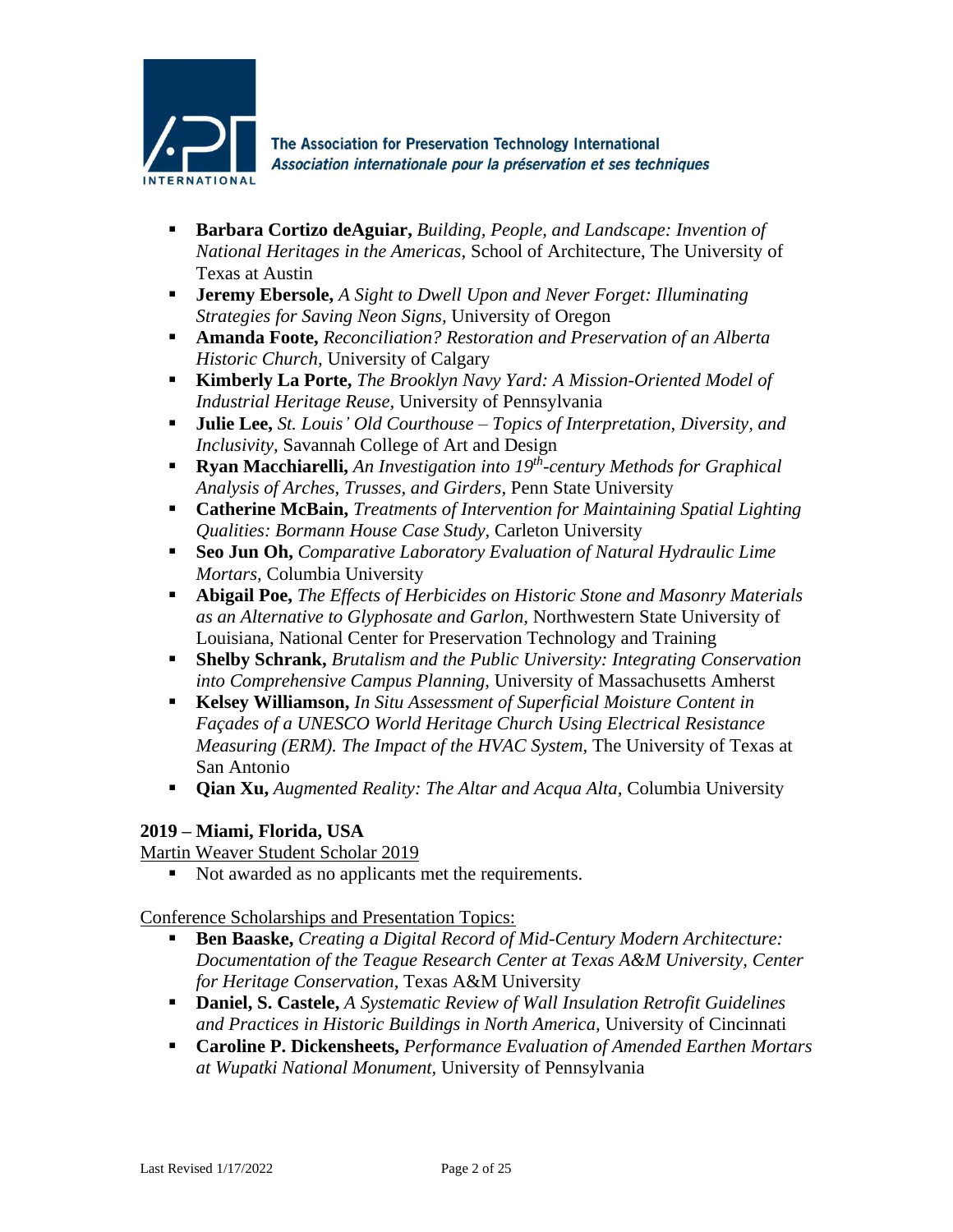

- **Kristian Falkjar,** *The Effects of Casein Protein Additive in Historic Lime Mortar,* Carleton University
- **Allison Fricke,** *Beyond Aesthetics: Social Outcomes of Adaptive Reuse,* Columbia University
- **Anna Magdalena Hubmann,** *Emergence of Synthetic Binders and Pigments in Building Materials and Their Identification Using the Example of Two Ukrainian Settlement Vernacular Wood Houses in East-Central Alberta,* University of Alberta
- **Larissa R. Ide,** Residential Heritage: Deep Energy Retrofit Analysis Case Study and Methodology, Carleton University
- **Rob Kesack,** *Analyzing Digital Photogrammetry for Heritage Preservation,* Columbia University
- **Karen Kincaid Brady,** *Preservation Moon: Defining and Preserving the Cultural Landscape of Tranquility Base,* The University of Texas at Austin
- **Wei (Melissa) Luo,** *Evaluation of Comparative Repair Methods for Stone***,** *Graduate Program in Historic Preservation,* University of Pennsylvania School of Design
- **Justin N. Lynch,** *Soft Reds and Hard Tans: Creating an Index of Vulnerability for Nineteenth-Century New Orleans Brick,* University of Pennsylvania
- **Miriam Martinez,** *In Situ U-value Monitoring of Historic Building Walls in Cincinnati's Over-the-Rhine Neighborhood,* University of Cincinnati
- **Magdalena Novoa,** *Heritage Making in Post-Industrial Landscapes: Legitimizing Working-Class Narratives in Lota, Chile,* School of Architecture University of Texas at Austin
- **Nitisha Parajuli,** *Retrofitting a Concrete Encased Beam-Column Connection of an Old Historic Building Using Fiber Reinforced Polymer (FRP),* Southern Illinois University Edwardsville
- **Adrian J. Soble,** *Indoor Environmental Quality and Energy in Built Heritage: Holistic Retrofit Performance Prediction Methodology,* Carleton University
- **Daniela R. Werneck,** *Use of Microclimate Simulation to Assess the Environmental Vulnerabilities of Modern Heritage,* University of Brasilia
- **Caroline Wilson,** *Gentrification and Preservation: Does One Follow the Other?* Savannah College of Art and Design
- **Kristine Ziedina,** *Screen Block and the Mid-Century Built Environment of Florida,* University of Florida

# **2018 – Buffalo, New York, USA**

Martin Weaver Student Scholar 2018

▪ **Maanvi Chawla,** *What is Ocala block?* University of Florida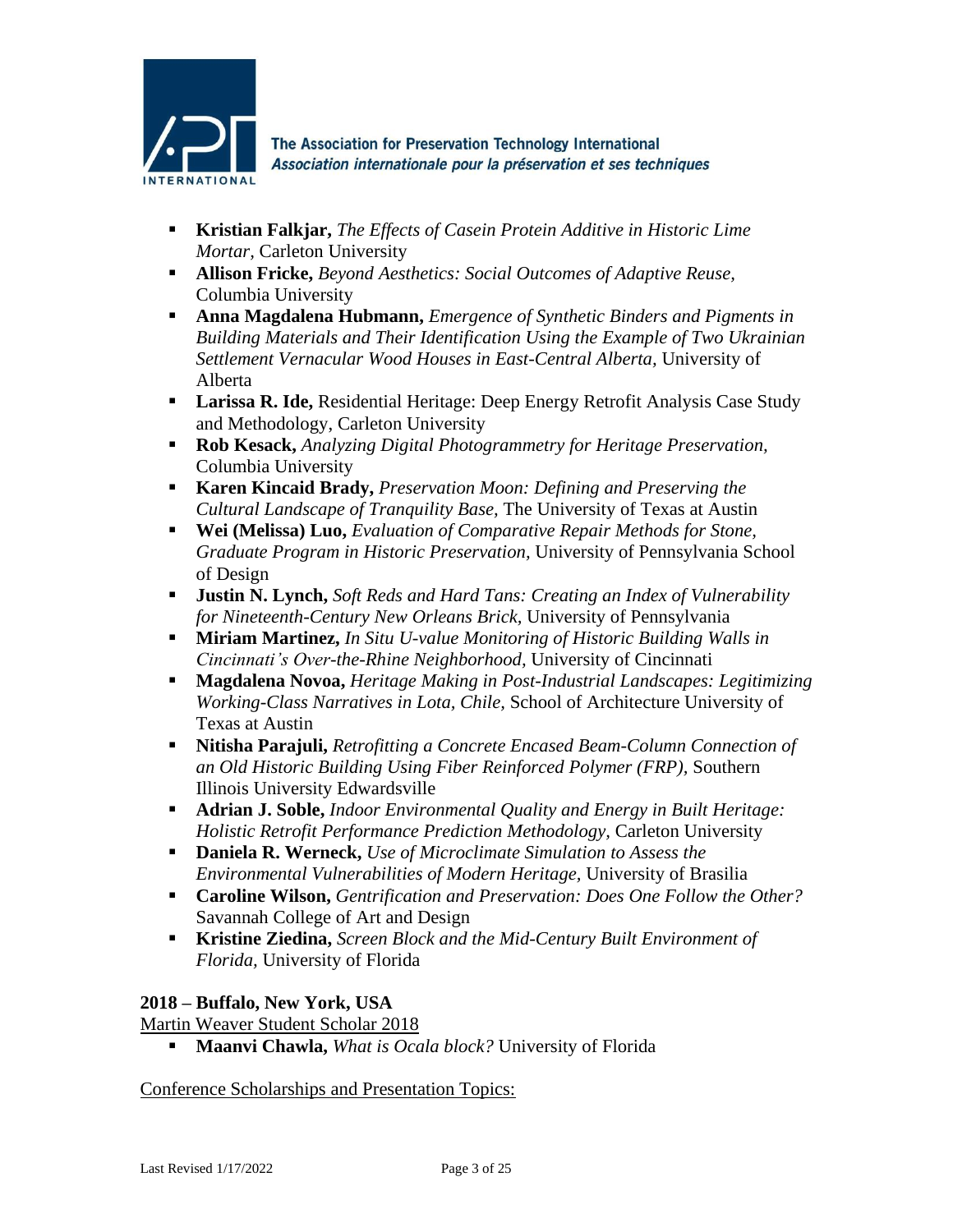

- **Allison Arlotta,** *Heritage and Material Reuse: The Reciprocal Relationship Between Preservation and Waste Reduction Heritage and Material Reuse,* Columbia University
- **Ethan Boote,** *Policy Informs Practice: Promoting Operating Energy Efficiency in Historic Buildings Through Local Regulation Refinement,* Columbia University
- **Ashley Danielson,** *Preservation Through Digitization: Using Photogrammetry as a Tool for Replicating Building Components,* Ball State University
- **Brittany Foley,** *High-performance retrofits of Mid-Century Curtain Wall: A case study analysis of opportunities to enhance thermal performance using low-impact, reversible solutions,* Tulane University
- **Nicole Frank,** *Mid-Century Glass Block: The Colored, Patterned, and Textured Era,* The School of the Art Institute of Chicago
- **Michael Gutland,** *Integrated Hygrothermal and Energy Modelling Methodologies for Heritage Buildings in Cold Climates,* Carleton University
- **Katherine Hill,** *What does it mean to preserve a historic technology? Exploring revitalization, interpretation and adaptation at historic hydropower sites,* University of Texas at Austin
- **Manogna Kavuru,** *Holistic approach to a Preservation Project - Traverse chemical injection factory, Izmit, Turkey,* Texas A&M University
- **Lori Martin,** *Mid-Century Modern Residence as Historic House – The Acme Ceramic Housing Project,* The University of Texas at Austin
- **Tina McCarthy,** *Deconstructing the culture of demolition: Exploring deconstruction as a preservation strategy,* Boston Architectural College
- **Evan Oskierko-Jeznacki,** *An Alternative Technique for Low-Cost, Non-Destructive Moisture Monitoring in Adobe Walls using Embedded RFID Technology,* University of Pennsylvania
- **Micaela Skoknic Dockendorff,** *Powering the urban manufacturing renaissance: re-visioning historic industrial waterfronts as productive agents of change,* Pratt Institute
- **Hajo Spaethe,** *Comparative Performance Evaluation of Coatings on Common Albertan Wood Species,* University of Alberta (Canada) & University of Freiburg (Germany)
- **Sara Stratte,** *Evaluating the Deterioration of Historic Cement Stucco Using Traditional Condition Assessment and Digital Analyses,* University of Pennsylvania

# **2017 – Ottawa, Ontario, Canada**

Martin Weaver Student Scholar 2017

▪ **Evan Oxland,** *Conservation assessment and experimental mechanical pinning treatment of petrified sequoia wood stumps at Florissant Fossil Beds National Monument,* University of Pennsylvania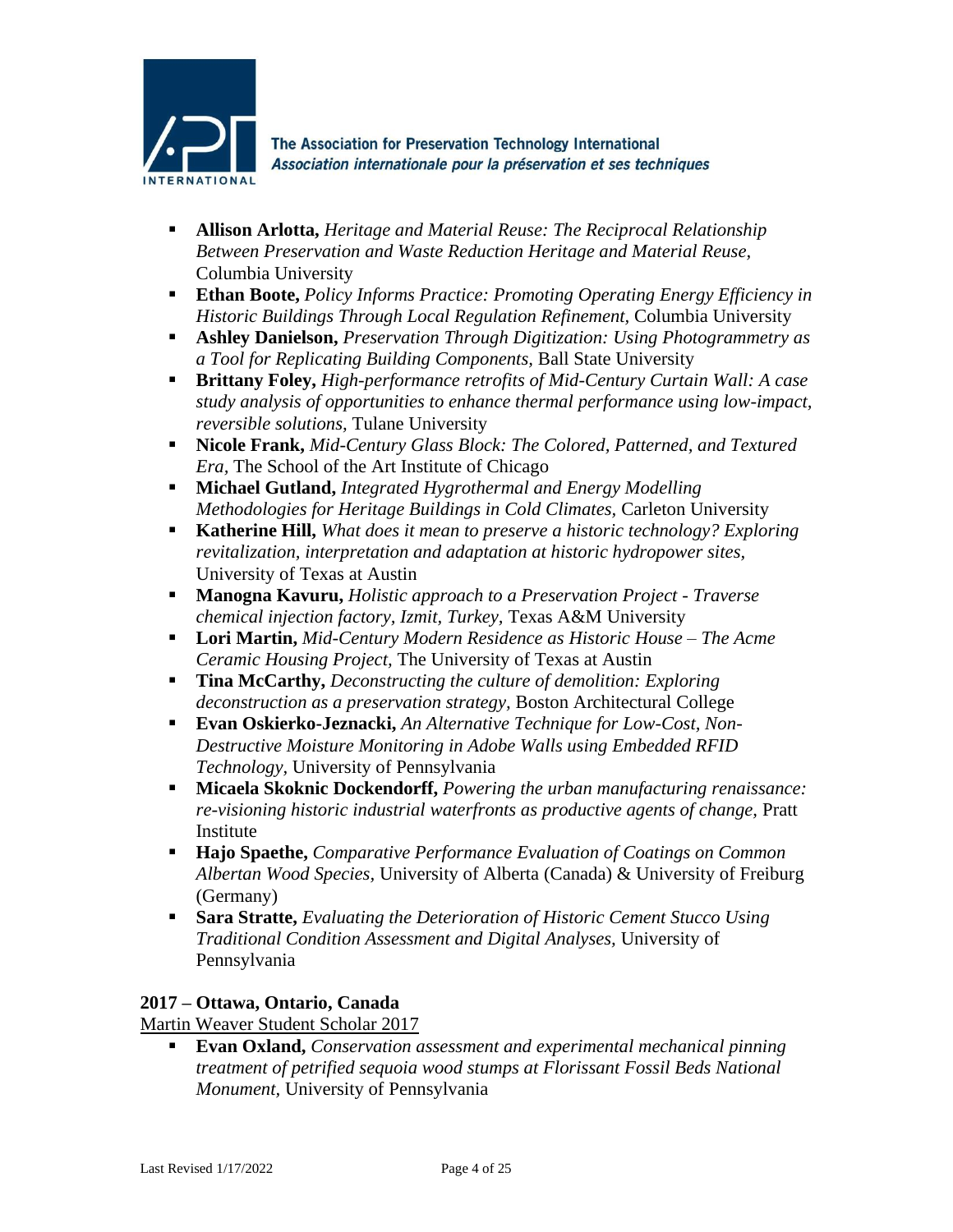

- **Grigor Angjeliu,** *A parametric model for ribbed masonry vaults and the development of structural simulations,* Politecnico di Milano
- **Olivier Anterrieu,** *Non-destructive testing applied to the auscultation of ancient buildings and cultural heritage*, INRS
- **Silvia Callegari,** *Rethinking Preservation at Fort Union National Monument,* University of Pennsylvania
- **Kathleen M. Conti,** *Improving Sustainability in Cultural Landscapes with Ecosystem Services,* University of Texas at Austin
- **Nicole M. Declet,** *Testing and Evaluation of Soil Based Grouts for the Adhesion of Consolidated and Un-Consolidated Painted Lime Plaster at the Mission San José de Tumacácori,* University of Pennsylvania
- **Amelia C. DeCoster,** *Understanding the Small-Town American Opera House: West Virginia's Diminishing Community Cruxes and Culture*, Savannah College of Art and Design
- **Lucie Fusade,** *Designing and evaluating repointing mortar mixes for highly exposed and damp historic buildings (church towers) in South-West England*, University of Oxford
- **Crystal M. Hanley,** *Evaluating and Re-Articulating Industrial Abandonment in the Historic Urban Landscape of Santiago de Cuba*, Raymond Lemaire International Centre for Conservation at KU Leuven
- **Nina M. Jean-Louis,** *The Integration of Heritage Conservation and Flood Mitigation Protection,* Pratt Institute
- **Jin Won Lee,** *CHAnCE: Calculating History, Adaptability, and Condition Easily - A decision-making tool for preservation planning,* University of Texas at Austin (awarded a scholarship, but declined due to family emergency)
- **Lucy Winona Lily Midelfort,** *An Examination and Condition Assessment of Robert Chanler's Pool Grotto Ceiling Mural at Vizcaya, Miami,* University of Pennsylvania
- **Scott A. Orr,** *'Wet walls': Developing Non-Destructive Multi-Sensor Moisture Monitoring Methodologies for Stone Masonry,* University of Oxford
- **Mark F. Perdiguerra,** *Sustainable Preservation of America's Historic Post Offices,* Cal Poly Pomona
- **Kelsey Riddle,** *Music Cities: Austin's Red River Cultural District, Nashville's Music Row, and the Pursuit of Cultural Authenticity,* University of Texas at Austin
- **Aleen L. Stanton,** *Creating a Culture of Craftsmanship: Studying the Family Boatbuilding Movement,* University of York, UK
- **Meredith M. Stewart,** *Preserving Canada's First Subway Line: Vitrolite and the TTC,* School of the Art Institute of Chicago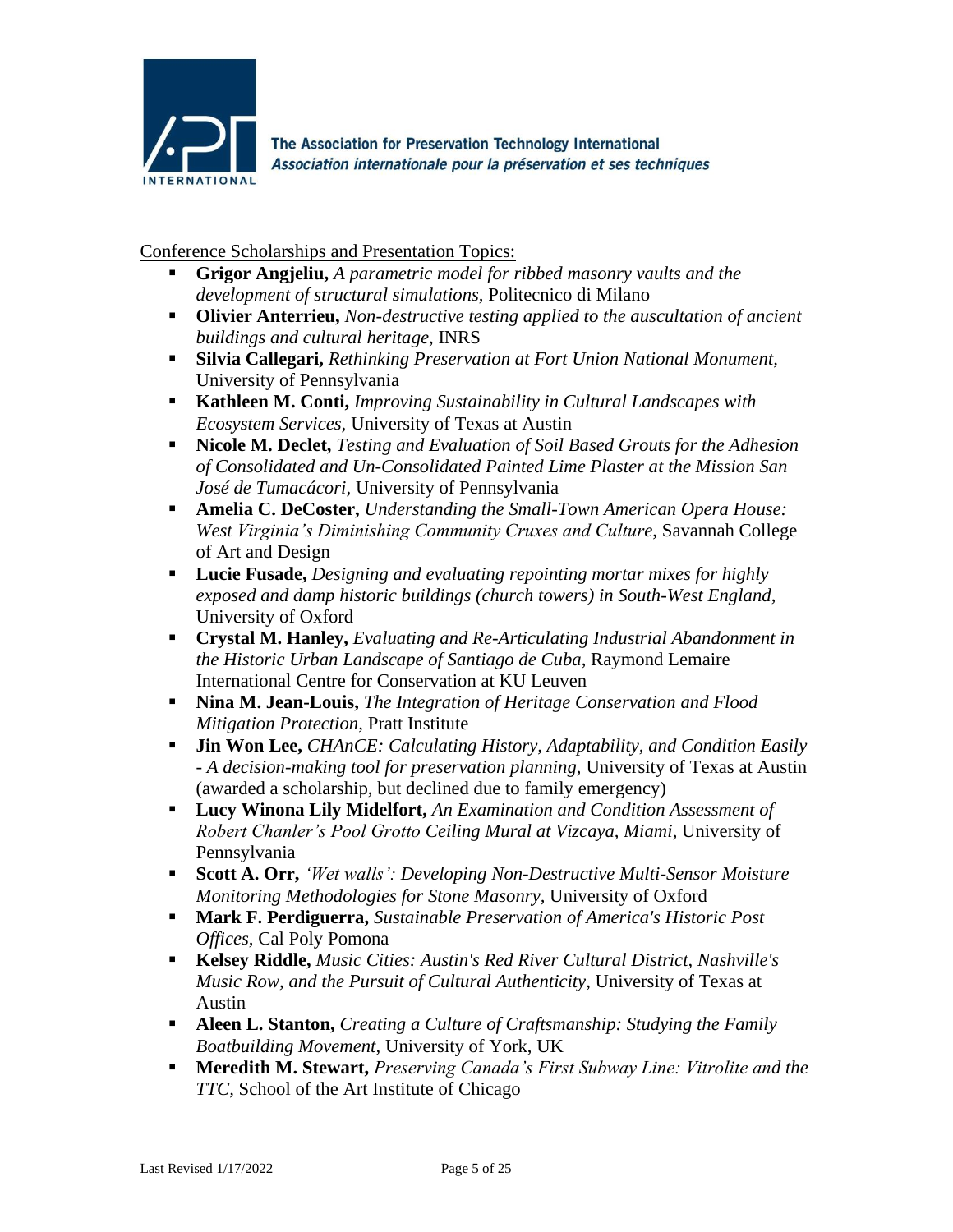

- **Jon Weller,** *Digital Documentation and Modelling for the Cultural Landscape,* University of Calgary
- **Hilary J. Wyatt***, Climate Change, Coastal Engineering and the Conservation of Small-Scale Historic Harbors on the Cornish Coast,* Welsh School of Architecture, Cardiff University

### **2016 – San Antonio, Texas, USA**

Martin Weaver Student Scholar 2016

▪ **Vishal Joshi,** *Preserving Nepalese Heritage,* University of Texas at Austin, School of Architecture

- **John Arnold***, Persistent Infrastructure: Vernacular Preservation of the Postindustrial Landscape,* Michigan Technological University
- **Allyson Bradford,** *A Layered Approach to the Documentation of Historic Resources,* Cal Poly Pomona
- **Rachelle Byarlay,** *Glue-Laminated Timber in the Pacific Coast of the United States: Its Developments, Deterioration, and Preservation Methods*, University of Oregon
- **Brian Cooley,** *Challenges in the Preservation of Masonry Bricolage*, Cornell University
- **Carly Farmer,** *Applications of OSCAR: Case Studies from the Classroom and Workplace*, Carleton University
- **Jean Jang,** *Performance Evaluation of Nanolime as a Consolidant for Friable Lime-Based Plaster,* University of Pennsylvania
- **Paula Jarrett Nasta,** *Natural Hair Binders in Historic Texas Vernacular Mortars,* University of Texas at Austin, School of Architecture
- **Andrew Leith,** *A Preservation in Ruins: The current Crisis in Ruins Preservation,* University of Texas at Austin, Historic Preservation
- **Evan Oskierko-Jeznacki,** *A Computational Simulation Methodology for Reconstructing and Analyzing the Environmental Behavior of Naturally Ventilated Historic Structures and the Role of Adaptive Comfort Strategies in Preservation Design*, University of Pennsylvania
- **Kristin Potterton,** *Managing the Industrial Ruin in the National Park Context: An Assessment of the Preservation and Conservation Process,* University of York
- **Caroline Raftery,** *The Preservation of the Bungalow Courts of Hollywood, California,* Columbia University GSAPP
- **Echo Uribe,** *With Soft-Woven Spanish Names: Assessing Historic Preservation Programs in South Texas Border Towns,* Goucher College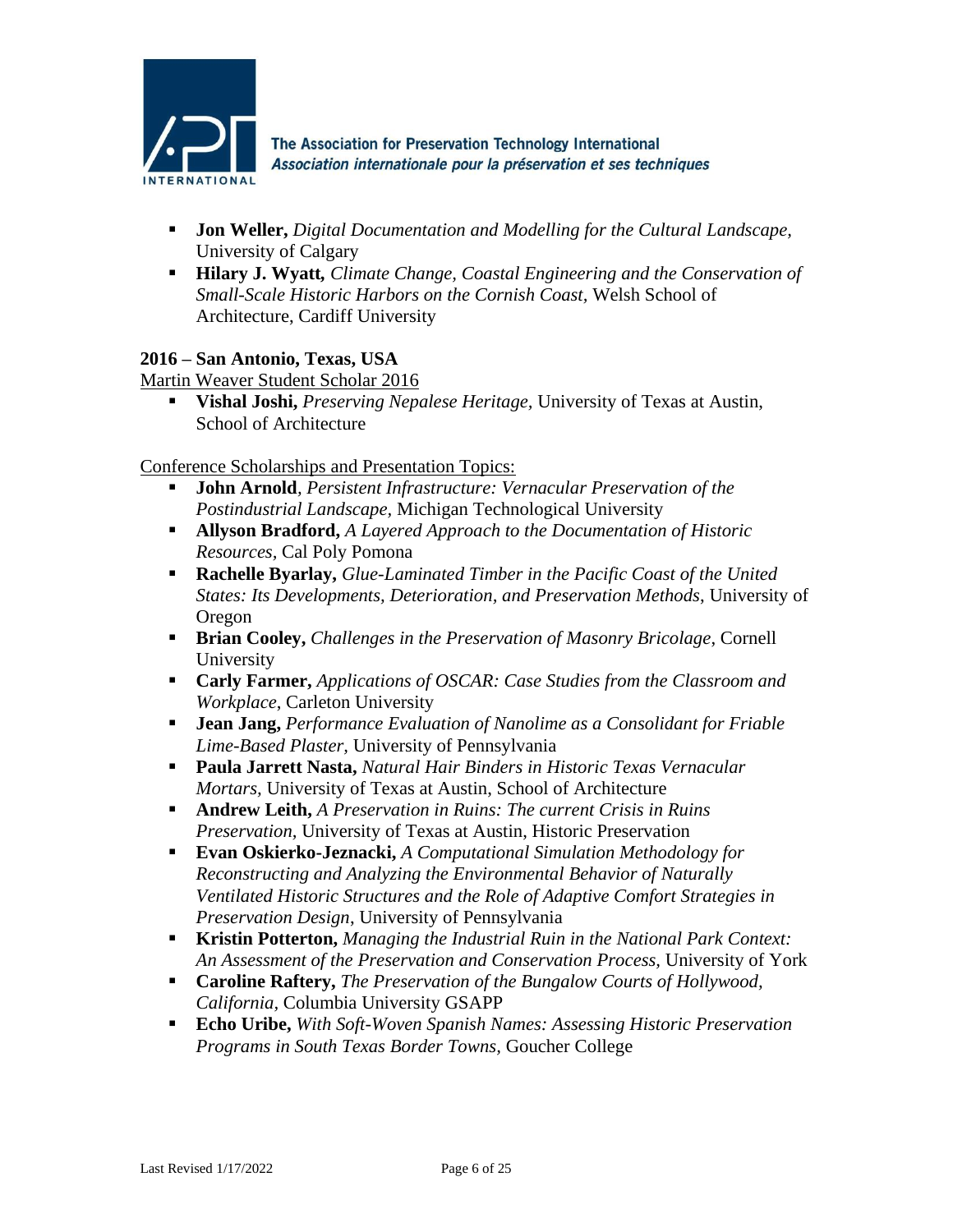

- **Casey Weisdock,** *Performance Based Evaluation of Select Salt Crystallization Inhibitors as a Means to Mitigate Salt Damage in Architectural Terracotta,* University of Pennsylvania
- **Sarah Yoon,** *Cladding the Mid-Century Modern: Thin Stone Veneer-Faced Precast Concrete,* Columbia University

### **2015 – Kansas City, Missouri, USA**

Martin Weaver Student Scholar 2015

▪ **Christopher Whitman B. Arch (Hons), Dip. Arch,** *In Situ Thermal Resistance Monitoring of Traditional and Modern Infill Panels of a 15th Century Cruck-Framed Dwelling, in Herefordshire UK,* Welsh School of Architecture, Cardiff University

- **Namhyuck Ahn, LEED Green Associate,** *Energy Retrofit of Historic Masonry Structures,* University of Texas at Austin
- **Sara Alinia, S.M.A.S.C.E.,** *Suitability of Techniques of FRP Retrofit for Historic URM Buildings*, Southern Illinois University Edwardsville
- **Jocelyn Chan,** *An Investigation of the Painted Finishes of Mission San José De Tumacácori Façade: At the Interface of Materials Analysis, Conservation, and Cultural Confluence*, University of Pennsylvania
- **Kat Gardner,** *A Bitter Truth: The Efficacy of Astringent Persimmon as a Bio-Alternative to Standard Wood Preservation Treatments,* Columbia University, Graduate School of Architecture Planning & Preservation
- **Suki Gershenhorn,** *History and Material Investigation of Rustic Ferrocement Sculptures*, Columbia University
- **Erin Gibbs,** *A Fight Against Nature: Preserving the Temples at Omrit,* School of the Art Institute of Chicago
- **Joshua Jones,** *Emerging Technology for Preservationists: Drones,* Savannah College of Art and Design
- **Sujin Kim,** *3D Documentation for the Management of Heritage Sites Prone to Water Damage: Laser Scanning and Mesh Modeling the Built Heritage and Contexts of Wat Chaiwatthanaram, Thailand and Shwe-Nandaw Kyaung, Myanmar,* University of Florida
- **Sarah Love,** *Geophysics in Historic Preservation: A Convergence of Subfields*, Georgia State University
- **Courtney Magill,** *Performance Assessment and Evaluation of Hydrophobic and Ultraviolet Protective Treatments for Historic Log Structures*, The University of Pennsylvania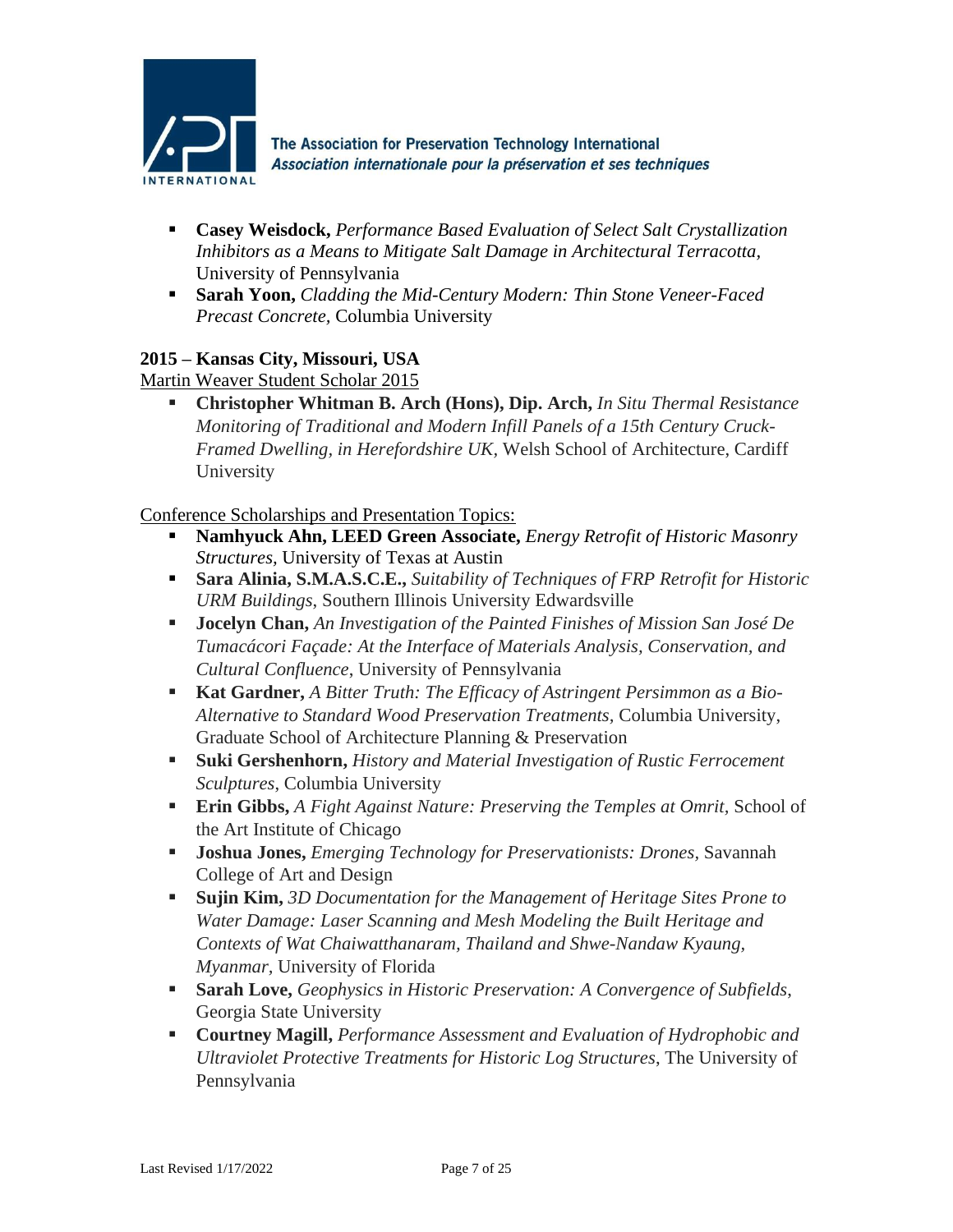

- **Corey Manchenton,** *Color Me Interested: Identification of Pigments in Trade Catalogues*, Columbia University
- **Sloane Taliaferro,** *Documentation and Testing of 19th Century Limewash Recipes in the United States*, Columbia University Graduate School of Architecture, Planning, and Preservation
- **Julianne Wiesner-Chianese,** *Modern in the Mountains: An Analysis of the Structural and Decorative Concrete at Jackson Lake Lodge, Grand Teton National Park, WY,* School of Design, University of Pennsylvania

# **2014 – Quebec, Canada**

Martin Weaver Student Scholar 2014

▪ **Amanda Webb,** *Assessing Thermal Comfort in Historic Structures: A Case Study of Penn State's Old Botany Building,* Dept. of Architecture & Engineering, Pennsylvania State University

- **Allison Asbrock,** *From Temporary to Permanent: A Case Study of the Restoration of the Nashville Parthenon,* Savannah College of Art and Design
- **Emily Barr,** *Pressing Issues: In-Kind Terra Cotta Replacement in the 21st Century,* Columbia University
- **Marni Epstein,** *The Preservation of America's Baseball Parks,* Goucher College
- **Ethan Gormbley,** *Preservation and Demographic Changes in the 21st Century* Goucher College
- **Joshua Jones,** *Bronze Patina: Issues in Preservation***,** Savannah College of Art and Design
- **Carl Klein,** *Protecting Coffers with the Right Kind of Conservation*, Savannah College of Art and Design
- **Carolina Manrique,** *Resilience in Heritage Conservation and Heritage Tourism,* Texas A&M University
- **Mardita Murphy,** *Gilt Beneath the Ground: Geothermal Technology & Historic Preservation,* UNC Greensboro
- **Karla Penna,** *A Critical Auto/Ethnographic Study of Socio-Cultural Influences on Cultural-Heritage Preservation Education of World Heritage Sites in the Context of North-Eastern Brazil,* Curtin University, Australia
- **Jennifer Pont,** *The Comparative Analysis of Biological Growth and Commercial Cleaners Based on Organism Identification and Biological Mechanisms,* Columbia University
- **Cynthia Rothwell,** *Marble Sculpture and a Case Study of Michelangelo's Statue of David,* Savannah College of Art and Design
- **Beata Sasinska,** *Fire-Damaged Stone: The Effects of Heat, Flame, and Quenching,* Columbia University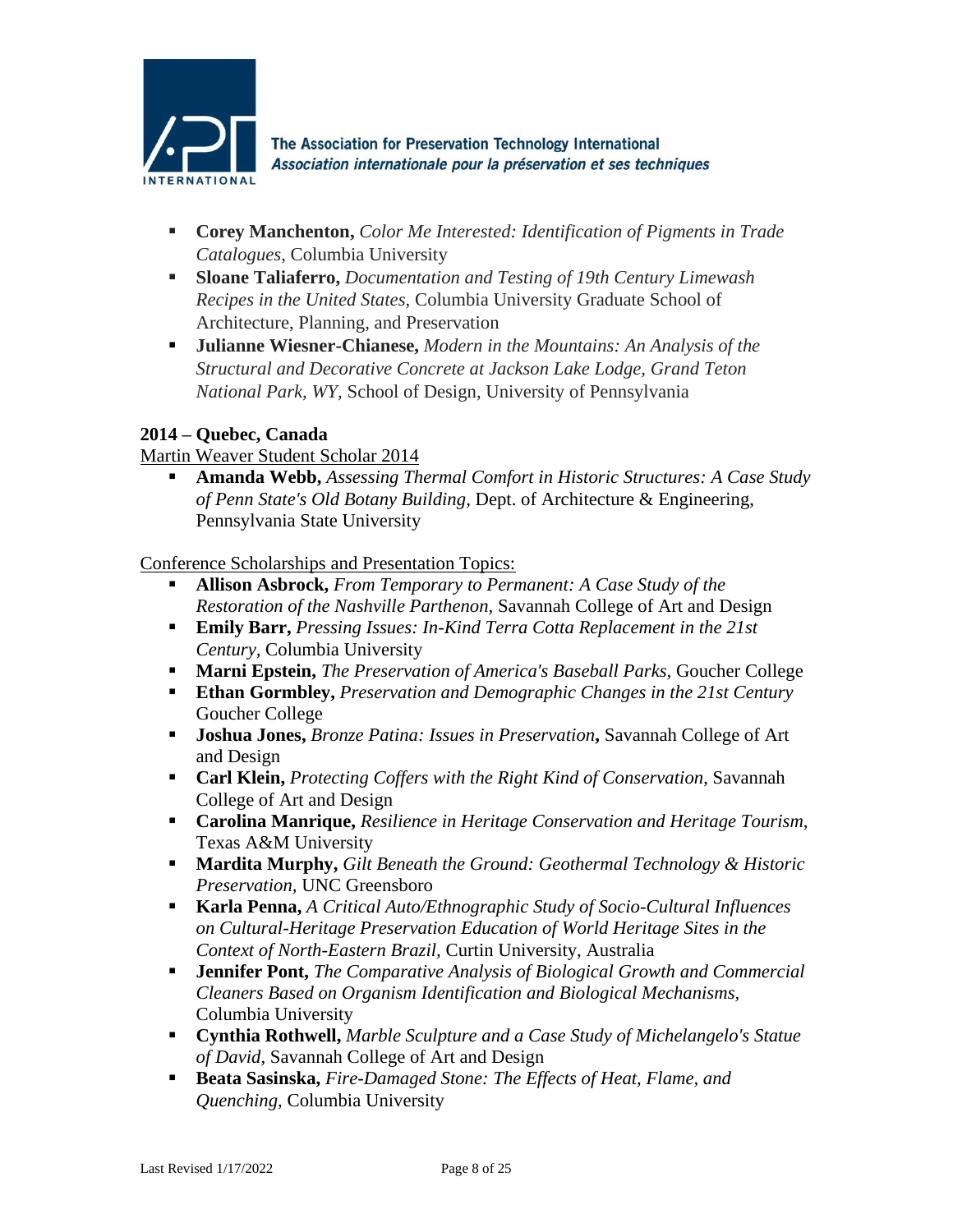

- **Karen Stone,** *Sheet Scaling: Intrinsic and Extrinsic Factors Present in Mohegan Granite,* Columbia University
- **Cristina Ureche-Trifu,** *Water Management Systems and Historic Buildings,* Carleton University
- **Shannon Walsh,** *The Conservation and Reuse of Architectural Fragments,*  Savannah College of Art and Design
- **Joanna Wilford,** *Characterizing the Weathering of Angkor Sandstone from Kulen Mountain, Cambodia,* University of Georgia

### **2013 – New York City, New York, USA**

Martin Weaver Student Scholar 2013

▪ **Jiyoon Song,** *The Economic Impact of the Preservation and Adaptive Reuse of Railway in the United States: A Case of the High Line in New York City,* Cornell University, Ithaca, NY, Faculty Advisor: Michael Tomlan

- **John Arnold, AIA,** *Exploring the Utility of BIM in the Archaeology of Standing Structures,* Faculty Advisor: Rick Minor, PhD, RPA
- **Julia Ausloos,** *Preserving a Historic Pastime in the Midst of Change at Union Station,* University of Colorado Denver, Center of Preservation Research, Denver, CO, Faculty Advisor: Kat Vlahos
- **Rachel Cusimano, LEED GA,** *Climate Change: An Increasing Challenge in Stone Material Conservation,* University of Utah School of Architecture, Salt Lake City, UT, Faculty Advisor: Robert A. Young
- **Caroline Engel, MSc. Arch Cons, PhD Arch Candidate,** *The Heritage Value of Welfare State Architecture in the United Kingdom and Its Suitability to Modern Needs,* University of Edinburgh, Edinburgh, Scotland, Faculty Advisor: Dr. Miles Glendinning
- **Ann Horowitz,** *Protecting Historic Districts from Sea Level Rise,* Goucher College, Alexandria, VA, Faculty Advisor: Hugh Miller, FAIA
- **Meghan Kleon, LEED AP,** *Sustainable Preservation: Mapping an Emerging Discipline,* The University of Texas at Austin, Austin, TX, Faculty Advisor: Michael Holleran
- **Miriam Orsini,** *The Writing's on the Wall: Changing Attitudes Towards Graffiti and Conservation,* University College London, London, UK, Faculty Advisor: Renata Peters
- **Mayank Patel,** *Impact of Mineralogy, Texture and Fabric of the Maritime Canadian Sandstone on Deterioration of Ornamental Bridges in Central Park, NYC,* Columbia University, New York, NY, Faculty Advisor: George Wheeler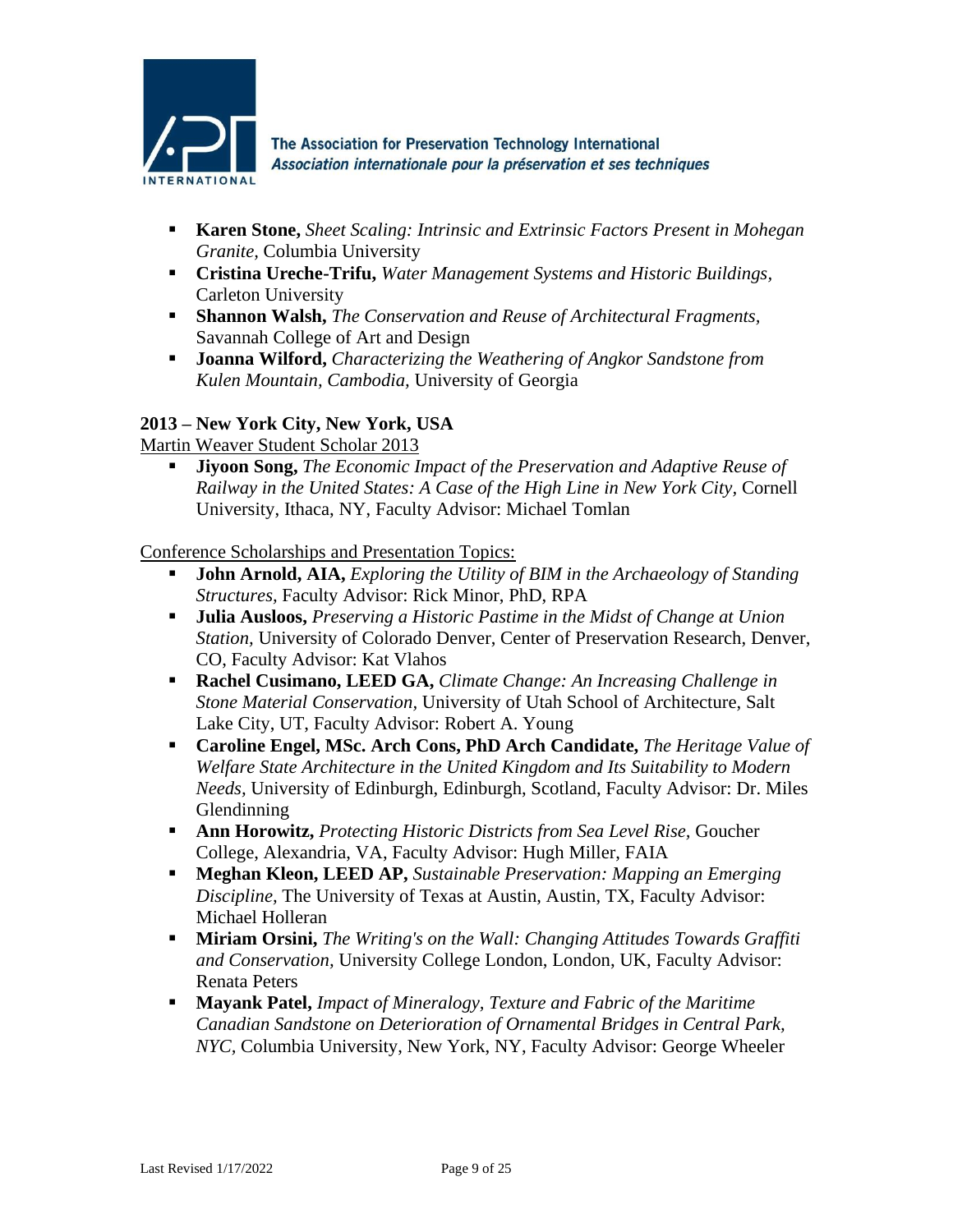

- **Sophie Reich,** *Rust-Oration: Preserving the Significance of Deindustrialization and Decay in Rust Belt Cities,* Savannah College of Art and Design, Savannah, GA, Faculty Advisor: Connie Pinkerton
- **Jeremy Robbins,** *Shaker Industry: Powered by Water,* University of Massachusetts at Amherst, Hopewell Junction, NY, Faculty Advisor: Michael Devonshire
- **Jon Sargent,** *The Guaranty Building: The Restoration of a Terra Cotta Landmark,* Savannah College of Art and Design, Savannah, GA, Faculty Advisor: Thomas Taylor, PhD, FAIC, FAPT
- **Emily Sinitski,** *Polychlorinated Biphenyl (PCBs): A New Hazard for Historic Buildings,* Columbia University, New York, NY, Faculty Advisor: Richard Pieper
- **Urmila Srinivasan,** *Determining the Fate of the Houston Skyline: Studying Change in Mid-Century Modern High-Rises,* University of Texas at Austin, Austin, TX, Faculty Advisor: Michael Holleran
- **Kathryn Stephens,** *Coloring in the Guidelines: Development of an Exterior Paint Color Palette for Savannah's Landmark Historic District,* Savannah College of Art and Design, Savannah, GA, Faculty Advisor: Thomas Taylor, PhD, FAIC, FAPT
- **David Trayte,** *Olympic Theatrics on the Global Stage: Evaluating the Effects of Temporary and Permanent Event Structures on Historic Urban Landscapes,*  Savannah College of Art and Design, Savannah, GA, Faculty Advisor: Thomas Taylor, PhD, FAIC, FAPT

# **2012 – Charleston, South Carolina, USA**

Martin Weaver Student Scholar 2012

▪ **Myengsoo Seo,** *Creative Preservation of Modern Industrial Facilities in South Korea: A Case Study of the Incheon Art Platform, South Korea*, University of Florida Gainesville, FL, Faculty Advisor: Mr. Hui Zou, PhD

- **Dawn Bilobran,** *Deconstructing Detroit: Partnerships in Reuse and Renewal,*  Eastern Michigan University Ypsilanti, MI, Faculty Advisor: Mrs. Ilene Tyler, FAIA, FAPT, LEED AP
- **Jennifer Joy Cagasan,** *A Conservation Methodology for Preserving Neon Electric Displays,* Columbia University New York, NY, Faculty Advisor: Mr. Richard Pieper
- **Alison Chiu,** *The Rise of the Weep Hole: Wall Drainage During the Early 20th Century,* Columbia University New York, NY, Faculty Advisor: Mrs. Helen Thomas-Haney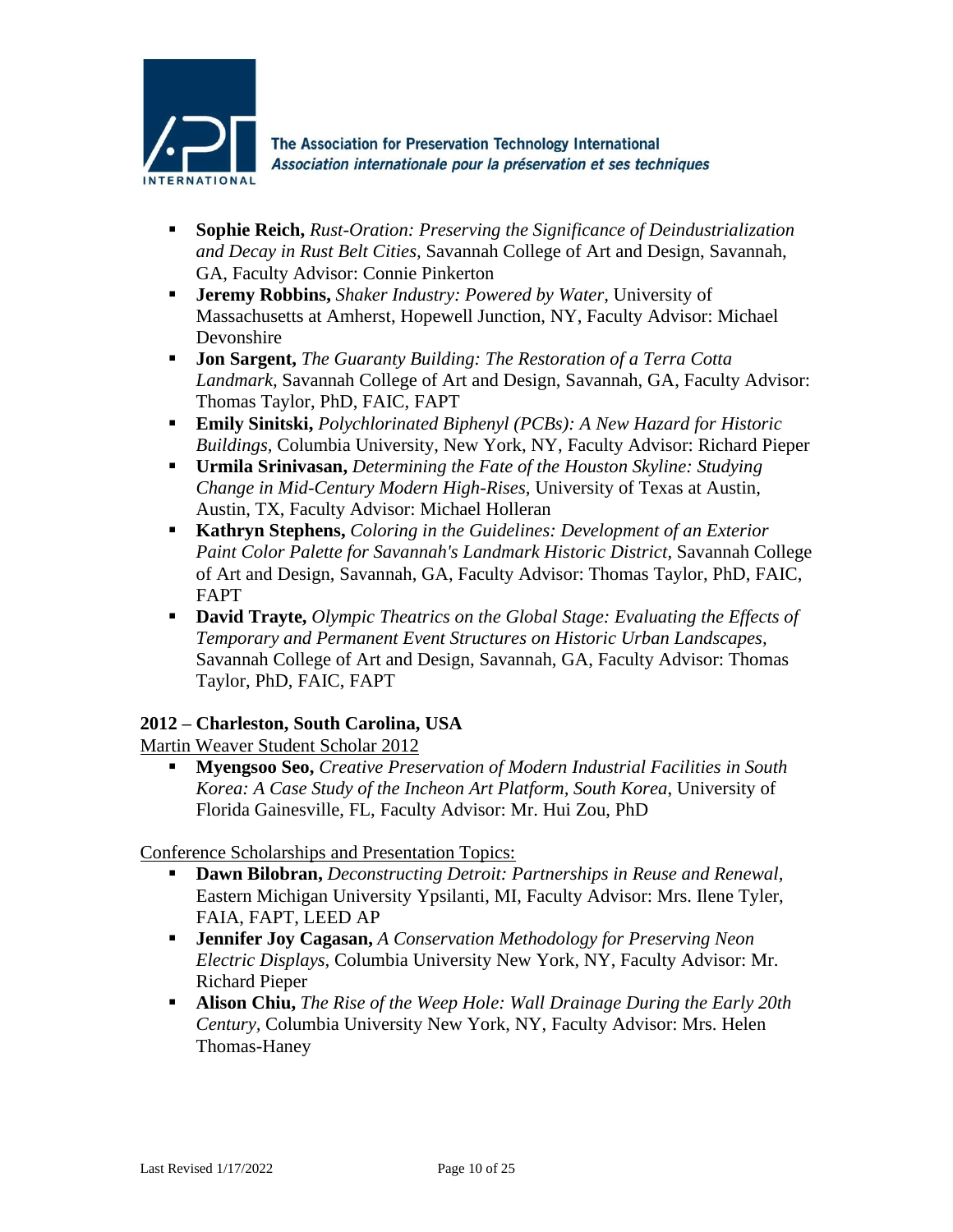

- **Jason Crowley,** *Modern Living in a Historic Resource: An Investigation in Adapting Vernacular Freedman's Cottages for the 21st Century,* Columbia University New York, NY, Faculty Advisor: Mr. Andrew Dolkart
- **Barbara Fisher,** *Creating a Digital Database of Historic Resources on Wilmington Island, Georgia,* Savannah College of Art and Design Savannah, GA, Faculty Advisor: Dr. Thomas Taylor, Ph. D
- **Andreea Hamilton,** *Decorative Painted Ceilings at the University of Texas at Austin: A Close Collaboration Between Artist and Architect,* University of Texas at Austin, TX, Faculty Advisor: Mrs. Frances Gale, FAPT
- **Navid Hossaini,** *Em-Green Sustainability Assessment Framework: Shifting the Traditional Building Practice in the 21st Century,* University of British Columbia (UBC) Kelowna, BC Canada, Faculty Advisor: Mr. Kasun Hewage, Ph.D., P.Eng.
- **John Killingsworth,** *The Nebraska State Capitol: A Model of Collaborative Efforts to Preserve a Midwestern Historic Landmark,* University of Nebraska Lincoln, NE, Faculty Advisor: Dr. Kevin Grosskopf, Ph.D.
- **Kayla Loveman,** *In Situ Deacidification of Vernacular Wallpaper,* Columbia University New York, NY, Faculty Advisor: Ms. Mary Jablonski, M.S. Historic Preservation, AIC
- **Jacquelyn Mauer,** *Exterior Insulation and Finish Systems: Performance Analysis,* University of Utah Salt Lake City, UT, Faculty Advisor: Prof. Robert Young, FAPT, PE, LEED, AP
- **Amarantha Quintana-Morales,** *Appropriated Vernacular: Jacal Construction at the Blas Herrera Ranch,* University of Texas at Austin, TX, Faculty Advisor: Ms. Frances Gale, FAPT
- **Sarah Ripple,** *The Preservation of Modern Stone Veneer Buildings: A Focus on the Fasteners and Support Systems,* Columbia University New York, NY, Faculty Advisor: Mr. Theodore Prudon, PhD, FAIA
- **Jeremy Robbins,** *Re-Examining the Contributions of Civil Engineer and Inventor William Wheeler,* UMass Amherst, MA, Faculty Advisor: Mr. Max Page
- **Elaine Shapiro,** *Scale Model Experiments on Unreinforced Masonry Vaults,* Massachusetts Institute of Technology Cambridge, MA, Faculty Advisor: Dr. John Ochsendorf, PhD
- **Myriam St-Denis,** *Is the Registration of the León Cathedral in Nicaragua into the UNESCO's World Heritage List a Possible Mission?* Université de Montréal Montréal, QC Canada, Faculty Advisor: Ms. Christina Cameron, Aménagement
- **Kathryn Stephens,** *Revisiting Restorations: Issues of Correction and Reinterpretation in the Work of Early Preservationists,* Savannah College of Art and Design Savannah, GA, Faculty Advisor: Mr. Thomas Taylor, PhD, FAIC, FAPT

# **2011 – Victoria, British Columbia, Canada**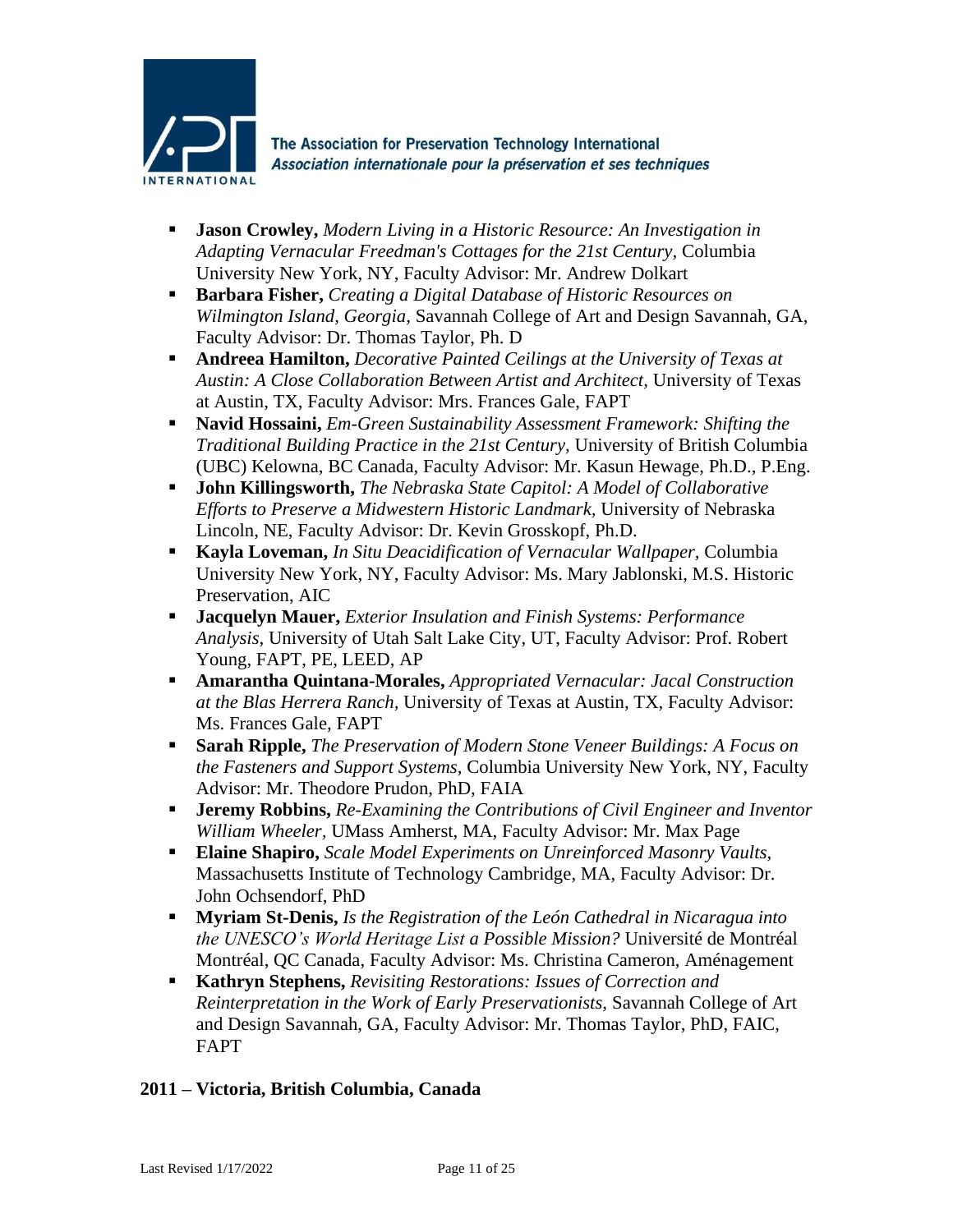

Martin Weaver Student Scholar 2011

**Roha Khalaf,** *Policy Guidance for the Contextualization of Infill Buildings in Historic Urban Environments: A Case Study in the Arabian Gulf,* University of Montréal, Quebec, Canada

- **Catherine Armwood**, *The Effect of Fiber Reinforced Mortar (FRM) on the Compressive and Flexural Bond Strength of Masonry,* University of Nebraska-Lincoln, Lincoln, NE, [Catherine broke her leg prior to the conference so she was unable to attend; however, she was invited to present her paper at the 2012 APTI Conference.]
- **Anthony Bentivegna,** *Extending the Service Life of Reinforced Concrete Structures Subjected to Alkali-Silica Reaction in British Columbia,* The University of Texas at Austin, Austin, TX
- **Jessica Blemker-Ferree,** *Adaptive Use: Community Revitalization through Urban Agriculture,* School of the Art Institute of Chicago, Chicago, IL
- **Caitlin Chamberlain,** *The Shipwreck Graveyard of Mallows Bay: Exploring the Challenges and Benefits of Preserving Rare Maritime Antiquities,* Savannah College of Art and Design, Savannah, GA
- **Kara Dotter,** *The Weathering of Conservation Mortars and Implications for Historic Preservation,* Queen's University Belfast, Belfast, Co. Antrim, UK
- **Matthew Hayes,** *Preserving North America's Midcentury Indoor Arenas: Case Studies of the Pacific Northwest,* Savannah College of Art and Design, Savannah, GA
- **Justin Henderson,** *Hurricane Preparedness Strategies for Historic Structures,* University of Colorado, CO
- **Phyllis Henderson,** *The Ancient Roman Belvedere: Distant Views of the Intangible Cultural Landscape,* University of Florida, Gainesville, FL
- **Danielle Potts,** *Life Cycle Analysis and Life Cycle Cost Analysis*, School of the Art Institute of Chicago, Chicago, IL
- **Bahareh Reza,** *Sustainability Assessment of Bridge Systems: An Energy-based Lifecycle Analysis,* University of British Columbia, Kelowna, Canada
- **Sara Rogers,** *Evaluation and Testing of Brick Dust as a Pozzolanic Additive to Mortars and Grouts for Architectural Conservation,* University of Pennsylvania, Philadelphia, PA
- **Amy Swift,** *The Toxicology of Copper and the Possible Implications for Preservation,* Columbia University, New York, NY
- **Alexandra Terpeluk,** *Preliminary Structural Assessment of Hooper Island Lighthouse,* The University of Texas at Austin, Austin, TX
- **Nicole Trujillo,** *Air Coupled Impact Echo Analysis of Historic Brick Masonry,* The Pennsylvania State University, PA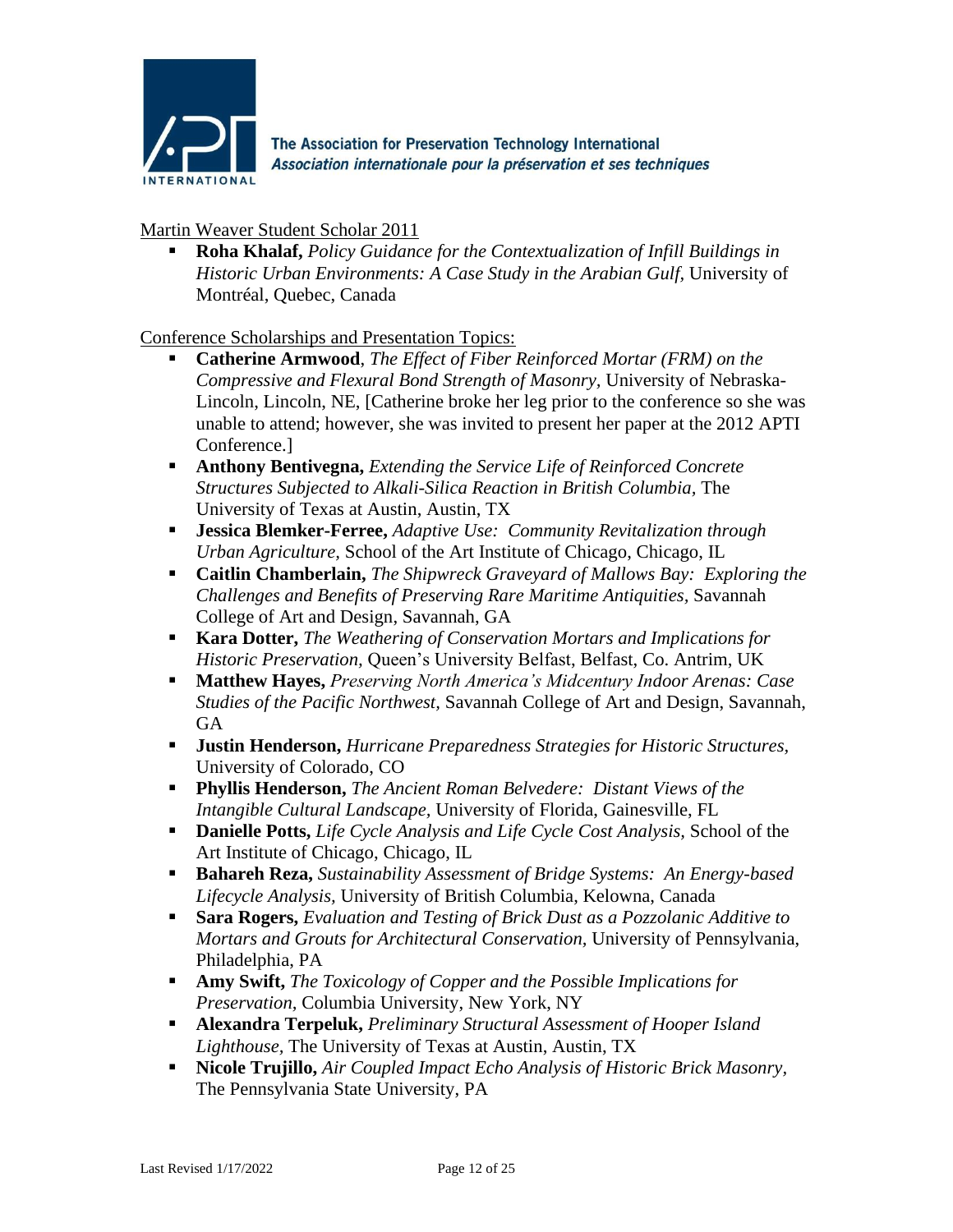

### **2010 – Denver, Colorado, USA**

Martin Weaver Student Scholarship Recipient 2010:

**Kirsten E. Travers**, *Paint Research Project at the Norwegian Institute for Cultural Heritage to Analyze and Preserve Painted Finishes at Wooden Heritage Sites such as those at the Painted Wharf Cottages in Bryggen or at Oslo's Royal Palace,* Winterthur/University of Delaware Program in Art Conservation, Wilmington, DE

- **Dorn Carran**, *The Characterization of Historic Lime Mortars with a Focus on Provenance*, University of the West of Scotland, Renfrewshire, UK
- **Christopher Ciesielski**, *What We Use to Build: Cream City Brick*, School of the Art Institute of Chicago, Chicago, IL
- **Aysem Kilinc Unlu**, *Preserving Industrial Heritage: An Inventory of Industrial Structures in Zonguldak*, University of Pennsylvania, Hatboro, PA
- **Hannah Meyer**, *The Byrne-Reed House: Layers of History Revealed through Layers of Paint*, University of Texas at Austin, Austin, TX
- **Jennifer Minner**, *Old Debate, New Considerations: Restoration of an Early 20th Century Texas Landscape*, University of Texas at Austin, Austin, TX
- **LaLuce Mitchell**, *History and Conservation of Early Electrical Systems in American Buildings*, School of the Art Institute of Chicago, Chicago, IL
- **Elisabetta Pistone**, *Historic Concrete and Masonry Assessment by the Air-Coupled Impact-Echo Method*, Pennsylvania State University, State College, PA
- **Matthew Seymour**, *Lightning Protection as a Historic Building Technology*, School of the Art Institute of Chicago, Chicago, IL
- **Tiffani Simple**, *The Sandstone Masonry at Durham Castle: Alveolar Erosion and Possible Conservation Treatments*, University of Pennsylvania, Lyons Falls, NY
- **Catherine Smith**, *Lasers and Conservation in the U.S.A.: An Exploration of the Limited Use of Laser Technologies for Cleaning Stone*, Columbia University, New York, NY
- **Arianthe Stettner**, *The Preservation of Barns in Routt County, Colorado*, Goucher College, Steamboat Springs, CO
- **Katherine Switala Elmhurst**, *Opening a Window for Preservation with Life Cycle Assessment: Quantifying the Sustainability of Preservation*, Temple University, Wallingford, PA
- **Lauren Vollono**, *Rediscovering an American Master: An Examination and Analysis of Robert Chanler's Decorative Plaster Ceiling in the Gertrude Whitney Studio, New York*, University of Pennsylvania, Philadelphia, PA
- **Payal Vora**, *Evaluation of Past Preservation Treatments*, University of Texas at Austin, Austin, TX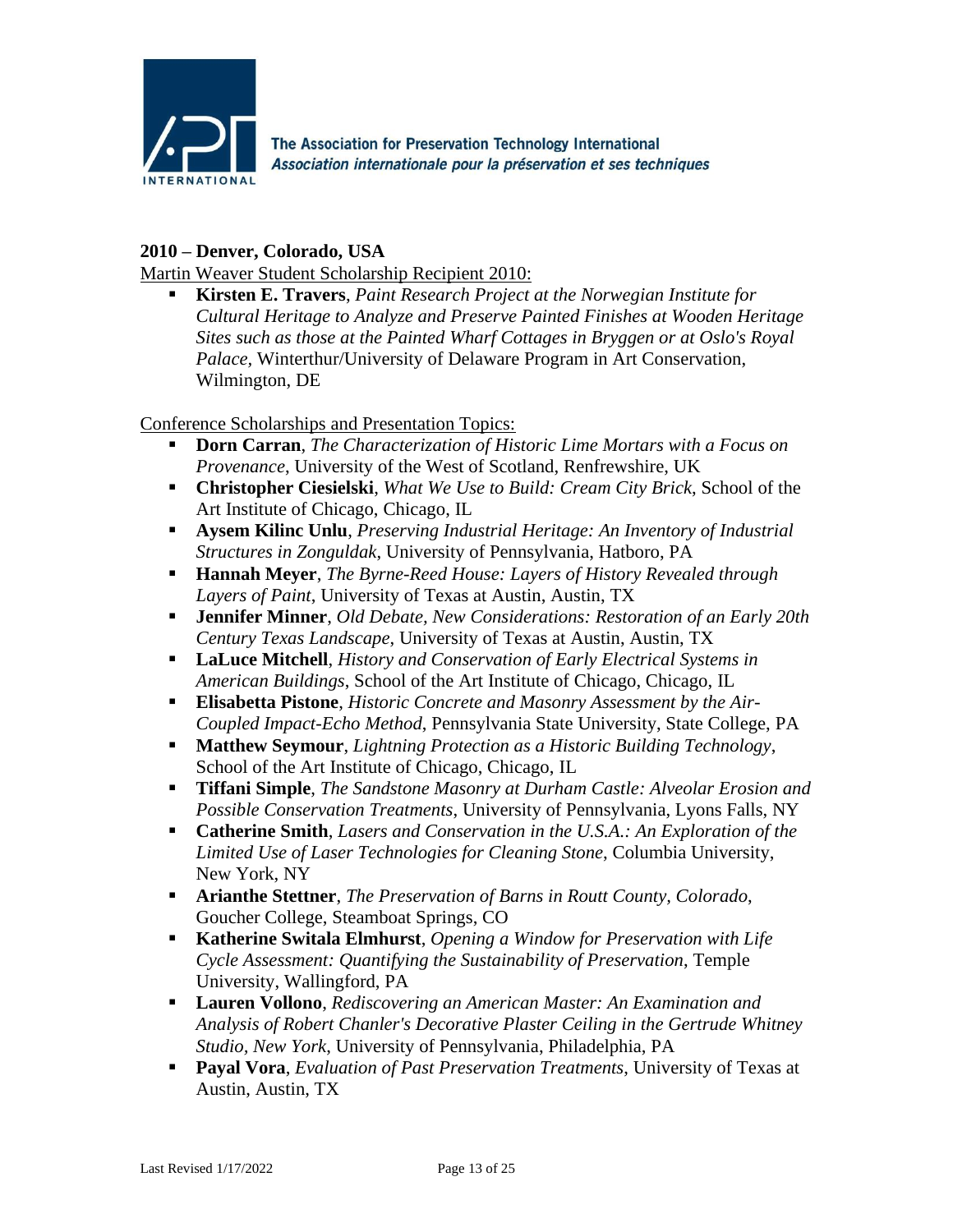

### **2009 – Los Angeles, California, USA**

Martin Weaver Student Scholarship Recipient 2009:

**Lindsay McCook,** *Modernism in New Orleans: The Architecture of Albert Ledner,* Columbia University, New York, NY; Lindsay McCook was chosen from among the 13 APT Student Scholarship finalists as the Martin Weaver Student Scholar. The scholarship is not visualized as a prize for past accomplishments, but rather to support innovative and current research in the field of Historic Preservation. The grant is intended to promote the continued advancement of research and a career in historic preservation in the early stages of a young professional. Ms. McCook will use her scholarship to research Albert Ledner buildings in and around the New Orleans area.

- **Serra Akboy,** *A Comparative Study for the Determination of Deformation Behaviors of Building Materials of Modern Architecture by the Utilization of 3D Laser Scanner and Photo Shadow Moiré Technique,* Texas A&M University, College of Architecture, College Station, TX
- **Meagan Baco**, *One-Way to Two-Way Street Conversions as a Preservation and Downtown Revitalization Tool: The Case Study of Upper King Street, Charleston, South Carolina,* Clemson University and College of Charleston, Charleston, NC
- **Alenya Becker,** *Frank Lloyd Wright's Experimentations in Stucco,* Columbia University, New York, NY
- **Emily Freeman,** *A Tarnished Icon: Corrosion on Paul Cret's Tower at the University at Texas,* University of Texas at Austin, Austin, TX
- **Meredith Keller,** *The Early Phrygian Gate at Gordion, Turkey: An Investigation of Dry Stone Masonry in Seismic Regions and Recommendations for Stabilization,*  University of Pennsylvania, Philadelphia, PA
- **Alex Lim,** *Soft Capping: Bringing Sustainability to Masonry Ruins,* University of Pennsylvania, Philadelphia, PA
- **Tara Rasheed,** *Development of Steel Cable Tensile Structures in the Post War Period,* Columbia University, New York, NY
- **Susannah Ribstein,** *Caves for Men: The Preservation of Brutalist Interiors,*  School of the Art Institute of Chicago, Chicago, IL
- **Thomas Rinaldi,** *Can it Float? Preserving Modern Merchant Ships,* Columbia University, New York, NY
- **Jennifer Schork,** *New Insights into Dolomitic Lime Mortar,* Columbia University, New York, NY
- **Caitlin Smith,** *Cleaning Methods for the Removal of Limewash from Painted Plaster Surfaces: Utilizing Ion Exchange Resins on the Interior Architectural Finishes of the Capilla de Nuestra Señora del Rosario in Iglesia San José in San*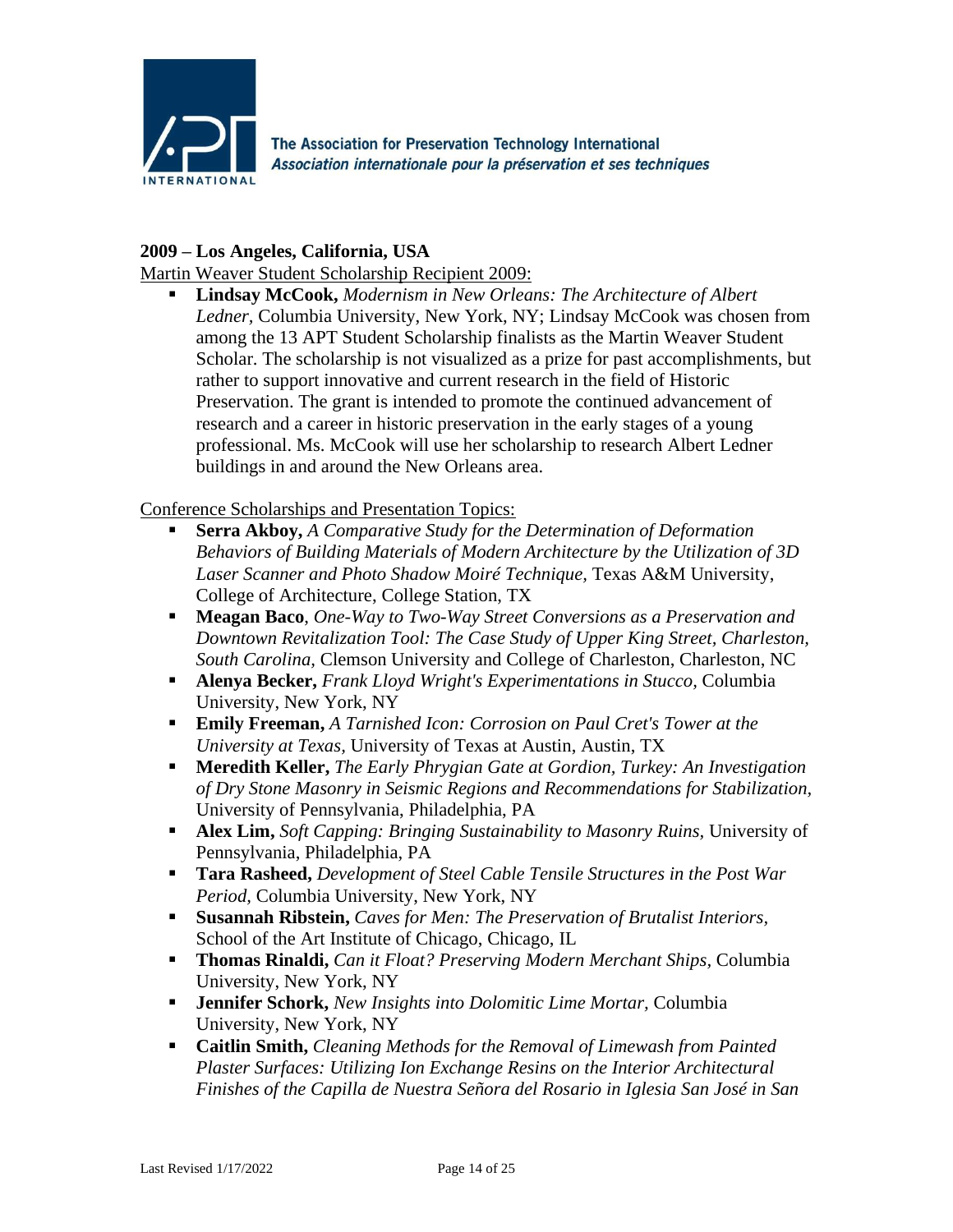

*Juan, Puerto Rico,* University of Pennsylvania, School of Design, Philadelphia, PA

■ **Noel Weidner,** *Insulation*, School of the Art Institute of Chicago, Chicago, IL

### **2008 – Montreal, Canada**

Martin Weaver Student Scholarship Recipient 2008:

▪ **Piotr Bojakowski,** *Conservation Aspects of the 16th century Western Ledge Reef Wreck,* Texas A&M University, Bryan, TX

- **Doug Appler,** *Climate as Architect: How French Colonial Residential Architecture Responded to the Elements in Canada and Greater Louisiana,* Cornell University, Ithaca, NY
- **Josh Bodenweiser, Jeannette Ransom, and Jocelyn Widmer,** *Conservation Strategies to Protect Historic St. Augustine, FL Neighborhood,* University of Florida, Gainesville, FL
- **Lacey Bubnash,** *Conserving Dalle de Verre: New Approaches to a Modern Material,* Columbia University, Graduate School of Architecture, Planning, and Preservation, New York, NY
- **Andrea Buono,** *An Evaluation of Creep in Stone Adhesives*, Columbia University, New York, NY
- **Kara Dotter,** *40 Years of Conservation Mortars: Evolution and Effects,* Queen's University Belfast, Belfast, United Kingdom
- **Maryam Rafiee Fanood,** *The Use of Bacteria for Stone Conservation*, Iran University of Science and Technology, Tehran, AL, Iran [The Scholarship was awarded; however, Canada denied her visa, so she was unable to attend to present her paper. The APT Board agreed to extend the scholarship to the APT 09 conference so she can attend to present in Los Angeles, CA.]
- **Alice Finke,** *Implementing Preventive Architectural Conservation: Do historic property stewards in the United States possess the tools to meet the challenge?* University of Pennsylvania, Philadelphia, PA
- **Meisha Hunter,** GSAPP, *Stewardship and Sustainability of Historic Waterworks,* Columbia University, New York, NY
- **Abby Martin,** *A Modern Artifact: The Nuclear Reactor Building,* University of Washington, Seattle, WA
- **Will Raynolds,** *Lessons from the Hadramaut: Recent Results of the Tarim Documentation Project,* Columbia University, New York, NY
- **Will Raynolds, Ben Sabatini, and Mariana Sarango Manacas,** *Sicilian Stucco and Carthaginian Colors,* Columbia University, New York University, New York, NY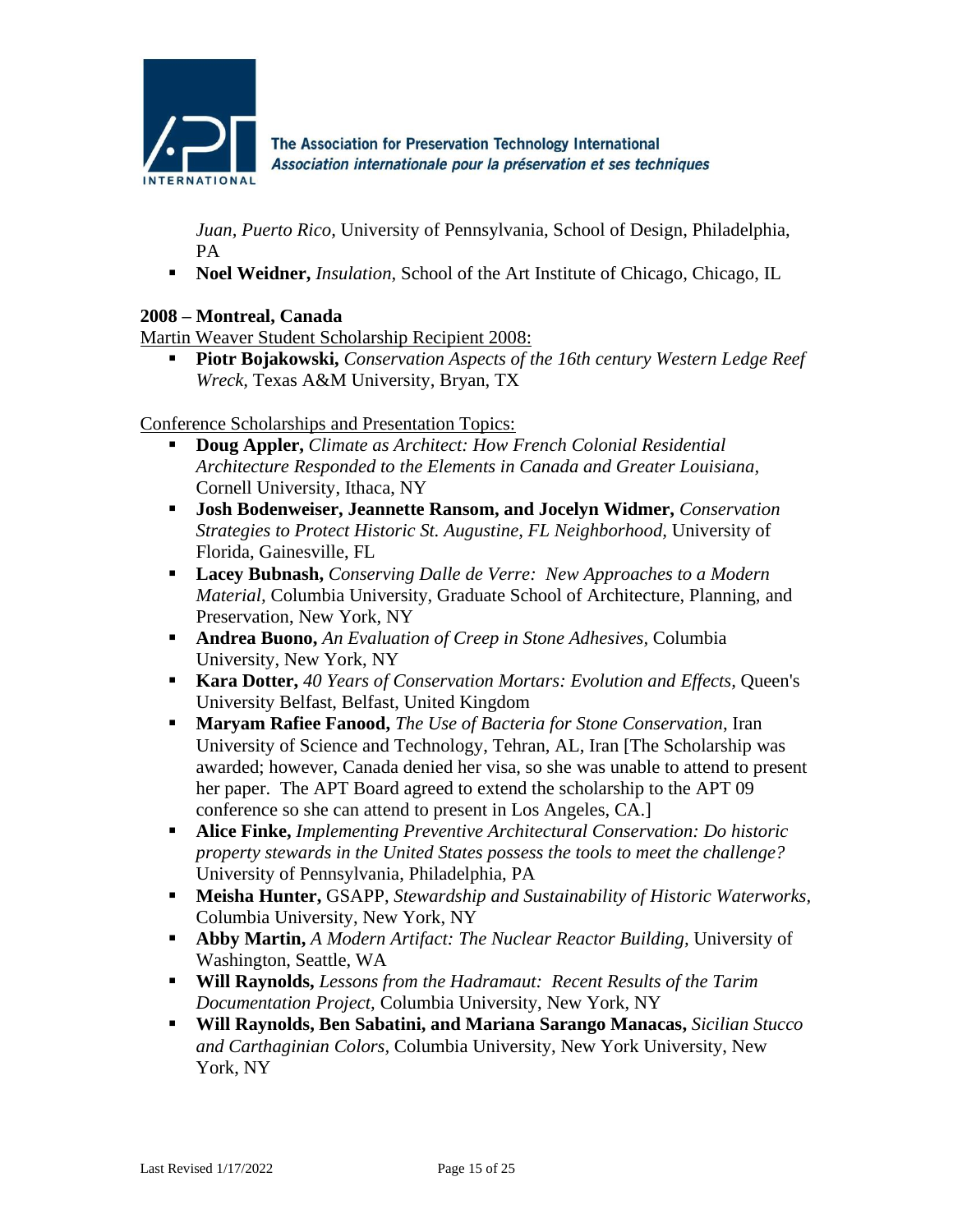

# **2007 – San Juan, Puerto Rico, A Territory of the USA**

Martin Weaver Student Scholarship Recipient 2007:

▪ **Tomás Roselló Jaunzarás,** *Estudio de los Sistemas Constructivos y Danos de Una Casa de Pueblo en Torrent,* Universidad Politécnica de Valencia, España, (Valencia, Spain)

Conference Scholarships and Poster Topics:

- **Amila Ferron,** *The consolidation of Earthen Surface Finishes: A Study of Disaggregating Plaster at Mesa Verde National Park,* University of Pennsylvania, PA
- **Tenaya Hills,** *Revitalizing Hacienda San Jose: An Adaptive Reuse Plan for an 18th Century Mexican Agave Farm,* University of Texas at Austin, TX
- **Kristina Kupferschmid,** *PIXE: Trace Element Analysis of Historic Materials,* University of Texas at Austin, TX
- **Lurita McIntosh,** *Ethyl Silicate as an Alternative Binder for Grout and Mortar for use with American Sandstones,* Columbia University, NY
- **Rosalia Mosqueda Avila,** *Corredor Insurgentes - Tlalpan. Reutilización de Inmuebles con Valor Patrimonial en el Centro Histórico Tlalpan,* Universidad Autónoma Metropolitana, México
- **Paul Terpeluk,** *Copper Roofing Technology - Historical Evolution and Analysis,* Savannah College of Art and Design, GA
- **Lauren Vienne,** *Cob: A Traditional Building Practice in Modern Day Use,* University of Texas at Austin, TX
- **Ege Yildirim,** *Adapting Traditional Principles of Urban Settlement in Anatolia, Turkey,* Ankara University, Institute of Social Sciences, Turkey

Traditional Lime Training Course Scholarships and Poster Topics:

- **Amelia Bagnall,** *Conservation Assessment and Digital Documentation of Shangri La's Damascus Room,* Winterthur/University of Delaware Program in Art Conservation, DE,
- **Valentina Cristini,** *Valencia Ciudad Vella: Huellas de Artesanía Constructiva en Fabricas Tradicionales de Ladrillo,* Universidad Politécnica de Valencia, Spain

Preservation of Wood in Historic Structures Training Course Scholarship and Poster Topic:

▪ **Diannett Bataille,** *Por Un Nuevo San Juan,* Universidad Politécnica de Puerto Rico, PR

Architectural Conservation Training Course Scholarship and Poster Topic:

▪ **Aliya Turner,** *The Effects of Building Exposure on Decay,* University of Pennsylvania, PA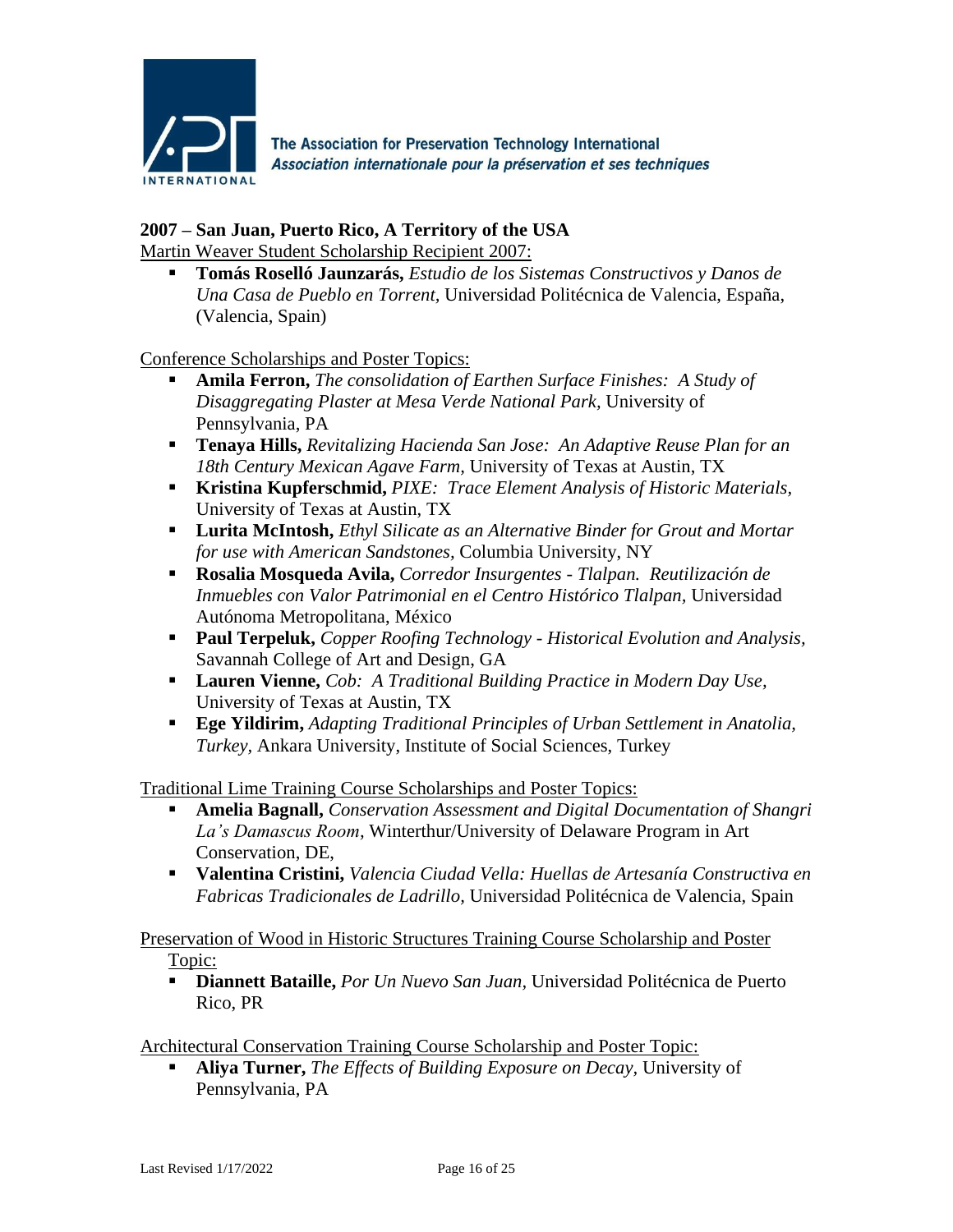

### **2006 – Atlanta, Georgia, USA**

Conference Scholarships and Poster Topics:

- **Sara Adams,** *Physical & Intangible Palimpsest: Making a Case for Graffiti Preservation,* Columbia University, NY
- **You-Kyong Ahn,** *The Adaptive Reuse of Abandoned Historic Churches,* Texas A&M University, TX
- **Ashley Aiken,** *The Woodlands Mansion Framing System: Using GIS to Interpret Building Chronology,* University of Pennsylvania, PA
- **Cheryl Chidester,** *The Conservation and Restoration of the Section of Fine Arts Project's Art-in-Architecture,* Eastern Michigan University, MI
- **Rahnhild Claesson,** *Concrete--Aspects of Material in Conservation and Restoration,* Royal University of College of Fine Arts, Department of Architecture, Stockholm, Sweden
- **Marlise Fratinardo,** *Crafted Nature: Concrete Handrails at the Parc des Buttes Chaumont,* University of Colorado at Denver, CO
- **Joanna Hofmann,** *Blanketing the Home: The History and Evolution of Thermal Insulation as a Building Material,* School of the Art Institute of Chicago, IL
- **Melissa Huber,** *Staying Modern: Plan of Action for Barton Springs Bath House,* University of Texas at Austin, TX
- **Rachel Kliethermes,** *Overpass Architecture: Defining the Landscape of the Mid-Century and Preserving the Future,* School of the Art Institute of Chicago, IL
- **Terry Koller,** *Steel: The Modern Material Is Now Historic,* Savannah College of Art and Design, GA
- **Ryan Reed,** *Hot Water Radiator Systems,* Savannah College of Art and Design, GA
- **Example 1 Beth Sullivan,** *The Restoration of Historic Neon Signs*, Savannah College of Art and Design, GA
- **Amy Ver Beek,** *Pigmented Structural Glass*, Savannah College of Art and Design, GA

### **2005 – Halifax, Nova Scotia, Canada**

Conference Scholarships and Poster Topics:

- **Travis Brown,** *Recreating the Beaded Joint,* Savannah College of Art and Design, GA
- **Ana Elizabeth Casso,** *Restoring Our Heritage Through Glass,* Savannah College of Art and Design, GA [*was unable to attend after awarded scholarship*]
- **Rhonda T. Dunn,** *The Griot: A Computer System for Compiling, Presenting and Analyzing Oral Histories,* Texas A&M University, TX,
- **Megan E. Harrison,** *Conservation Methods of Cast Iron as They Apply to the Cast Iron Water Tank at the Roundhouse Research Topic: Railroad Museum,*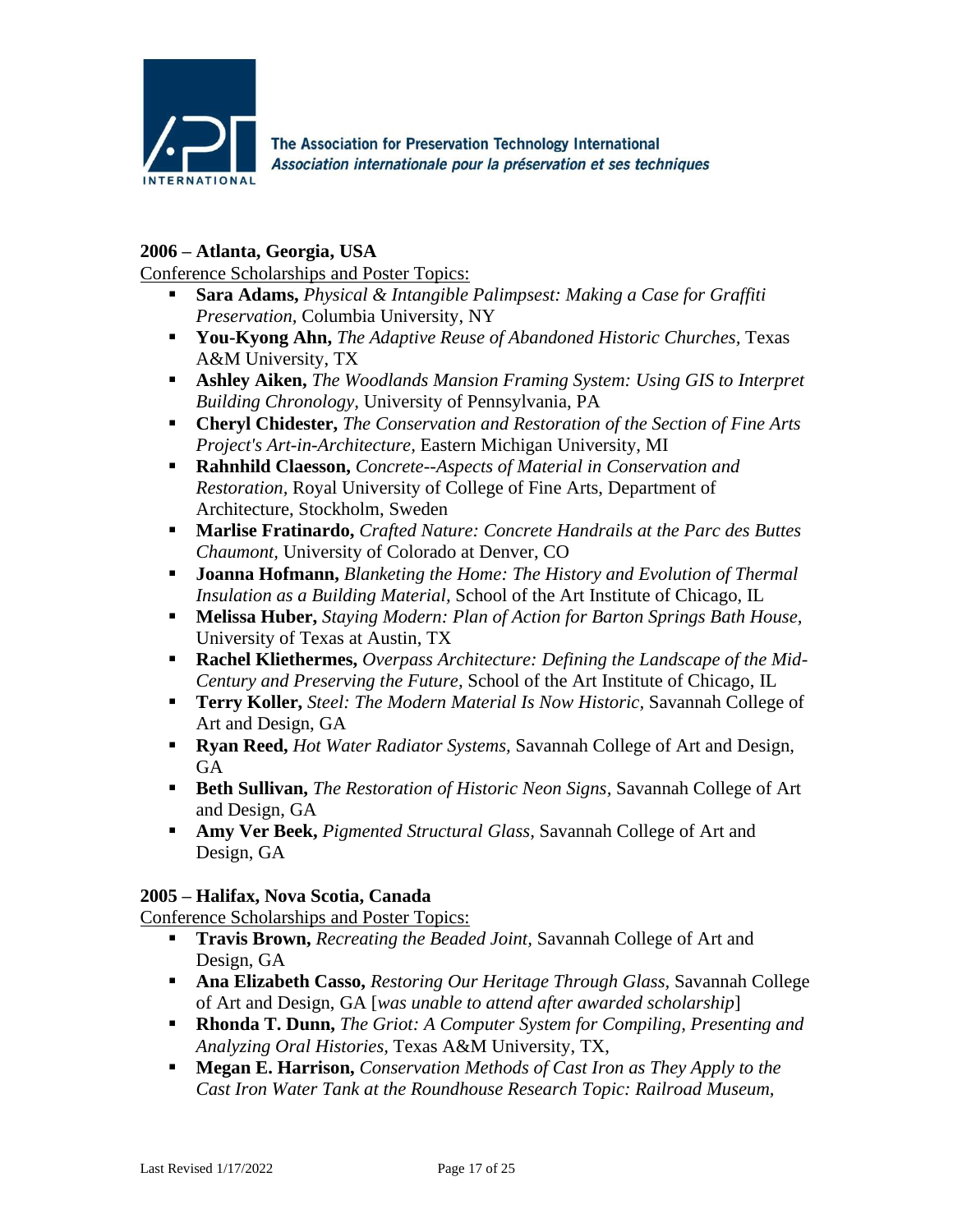

*Savannah, Georgia,* Savannah College of Art and Design, GA [*was unable to attend after awarded scholarship*]

- **Aletha M. Lippay,** *Cobblestone Construction,* Eastern Michigan University, MI
- **Adrienn Mendonca,** *The Preservation of Historic Wooden Grave Markers: A Case Study of Five Wooden Grave Markers in Laurel Grove North Cemetery, Savannah, Georgia,* Savannah College of Art and Design, GA
- **Wendy Musumeci,** *Historic Whitewash Treatments & Contemporary Applications: A Case Study at the Roundhouse Museum in Savannah, Georgia,* Savannah College of Art and Design, GA [*was unable to attend after awarded scholarship*]
- **Mathieu Payette-Hamelin,** *Insertions Résidentielles et Préoccupations Patrimoniales: Le Cas du Sault-au-Récollet,* Université de Montréal, Canada
- **Gregory Santino,** *Proposed Relocation of World War I Army Barracks for the Devens Historical Museum,* Merrimack College, MA [*was unable to attend after awarded scholarship*]
- **Cassandra Smith,** *Completing the Story: Heritage Conservation of the Fulton Fish Market, NYC,* Columbia University, NY
- **Leora C. Studholme,** *Understanding Architectural Cast and Wrought Iron: The Deterioration, Cleaning and Protection,* Savannah College of Art and Design, **GA**
- **Nan B. Taylor,** *A Companion of Paint Conservation Techniques at the Owens-Thomas House of Savannah, Georgia,* Savannah College of Art and Design, GA
- **Hui Wang,** *A Multi-Hazard Approach in Assessing the Vulnerability of a Historic Building,* University of Bath, England

Building Envelopes for Historic Buildings Workshop Scholarship and Poster Topic:

▪ **Alene W. Reich,** *Technology, Time and Chaos: The Excavation of Ostia Antica,* Texas A&M University, TX

Historic Concrete Workshop Scholarship and Poster Topic:

▪ **Edgar Eusebio Ayar Alonso,** *Casa Jesus Reyes Heroles/From Home to House of Culture* (received 'Best Poster' award), Universidad Autonoma Metropolitana, Mexico City, Mexico

Sustainable Heritage Conservation Symposium Scholarship and Poster Topic:

▪ **Maura Jaimes,** *Beauty Undercover [facade restoration + LEED of 1910 skyscraper]*, University of Houston, TX

**2004 – Galveston, Texas, USA**

Conference Scholarships and Poster Topics: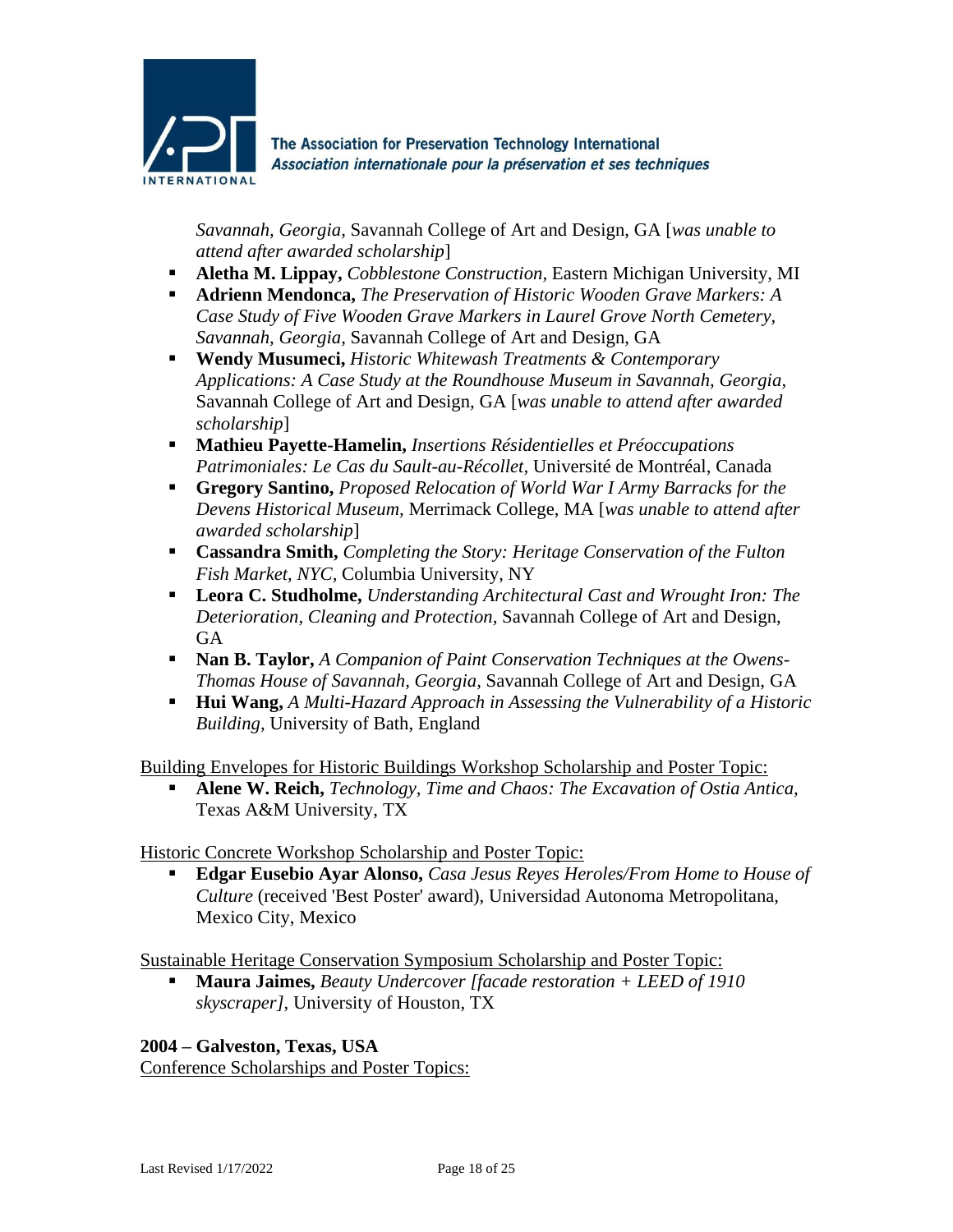

- **Nancy Crowley,** *Heritage Conservation of the Vernacular Construction of Mission San Jose y San Miguel de Aguayo in San Antonio,* Texas A&M University, TX
- **Patricia Davenport,** *Sod Houses of the American Frontier,* Savannah College of Art and Design, GA
- **Kara Dotter,** *Early 20th Century Prison Technology in Texas: Southern Structural Steel Company,* University of Texas at Austin, TX
- **Fatima Mehdizadeh-Saradj,** *Overview of Damage and Strengthening of Earthquakes to Unreinforced Masonry,* University of Sheffield, England
- **Tricia Nault,** *Developing Standards for the Application and Installation of Protective Glazing on Stained Glass Windows,* Eastern Michigan University, MI
- **Dan Zhou,** *George Washington's Tent,* Texas Tech University, TX

Engineering Diagnostics Workshop Scholarships and Poster Topics:

- **Fatima M. Al-Nammari,** *Disaster Recovery Management for Historic Buildings,* Texas A&M University, TX
- **Brad Dameron,** *Development of a Condition Assessment and Monitoring Plan for Palazzo Scotti,* Ball State University, IN

Cast & Wrought Iron Workshop Scholarship and Poster Topic:

▪ **Trevor Taylor,** *A Practical and Illustrated Guide to Identifying the Materials, Components, and Joinery Used in Traditional Wrought Iron,* Algonquin College, Ontario, Canada

# **2003 – Portland, Maine, USA**

Conference Scholarships and Poster Topics:

- **Shannon Mical Sardell Bell,** *Preserving Historic Plank Construction Technologies in the Pacific Northwest,* University of Oregon, OR
- **Isabelle Brosseau**, *History of Reinforced Concrete in Montreal Through Two Case Studies,* University of Montreal, Canada
- **Jennifer Cappeto,** *Improved Salt Removal by Poulticing Through the Use of Surfactants,* University of Pennsylvania, PA
- **Eloise B. Eilert,** *Organic Artifact Conservation Using Passivation Polymers,* Texas A&M University, TX
- **Rachel Force,** *Cast Stone Decorative Panels: Preservation Strategies,* University of Oregon, OR
- **Tim Frye,** *Automatic Beauty in an Automatic Age: The Use of Green-Tinted Solex Glass in Post-War American Skyscrapers,* [*Poster was exhibited, but student did not attend conference due to family emergency*], School of the Art Institute of Chicago University, IL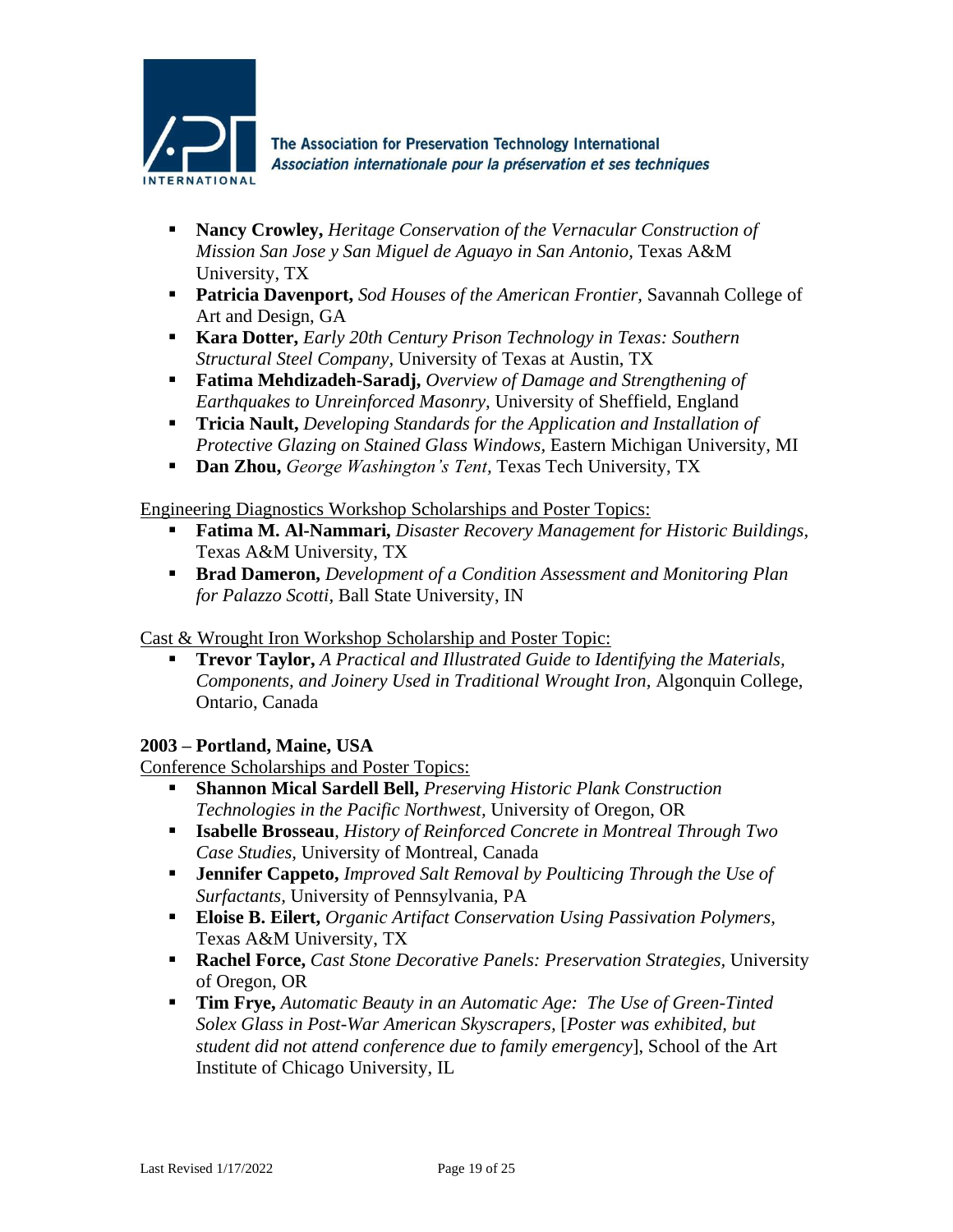

- **Gina Garcia,** *Wall Painting Conservation at the Chateau Dufresne,* University of Montreal, Canada
- **Michael Nagykery,** *Preservation of Lighthouse Optical Systems,* Columbia University, NY
- **Carolyn A. Nelson,** *Maritime Digital Archives,* Eastern Michigan University, MI
- **Todd Michael Ravesloot**, *Adobe: Deterioration and Preservation,* Ball State University, IN
- **Beth Schwindt,** *Porcelain Enamel: A History,* School of the Art Institute of Chicago, IL
- **Carrie E. Sowden,** *Gold! So what!"* Texas A&M University, TX
- **Michelle Sponseller**, *Conservation of a War of 1812 Cannon: A Hands-on Maritime Case Study,* Eastern Michigan University, MI

Professional Development for Engineers Workshop and Poster Topics:

- **Jane A. Barrett**, *Historic Log Structures: Grand Teton National Park,* University of Utah, UT
- **Rex A. Cyphers**, *Preserving Historic Covered Bridges Using GFRP's,* West Virginia University, WV

Masonry Conservation: Mortar Technology Workshop and Poster Topic:

▪ **Anne Maletta,** *Brimstone Hill Fortress,* Columbia University, NY

# **2002 – Toronto, Canada**

Conference Scholarships and Poster Topics:

- **Denise Alexander,** *Historic Wood Doors*, School of the Art Institute of Chicago,  $\Pi$ .
- **Alison Custance-Baker,** *Lustron: Panels of Prefabricated Porcelain Enameled Steel,* School of the Art Institute of Chicago, IL
- **Nicole Donohoe,** *Smart House Technology for the Historic House,* School of the Art Institute of Chicago, IL,
- **Amber Grubbs,** *Seismic Evaluation of Unreinforced Masonry Buildings,* Texas A&M University, TX
- **Nicolas Miquelon,** *Les enseignes peintes,* University of Montreal, Canada
- **Joy Morgan,** *Old Mill Business District,* Drexel University, Philadelphia, PA
- **Cam Duong Ly Nguyen**, *Quel future pour la tour Cham au centre du Vietnam,* University of Montreal, Canada
- **Grace Turner,** *Bahama Etching: Ship Drawings on 19th Century Plantation Buildings,* Texas A&M University, TX

Scaffolding for Historic Structures Workshop Scholarship and Poster Topic:

▪ **Michael Lyssy**, Texas A&M University, TX [*selected for award, but did not attend due to a family emergency; however, the poster was exhibited at the conference*]

Conserving Stone Monuments & Tombstones Workshop Scholarship and Poster Topics: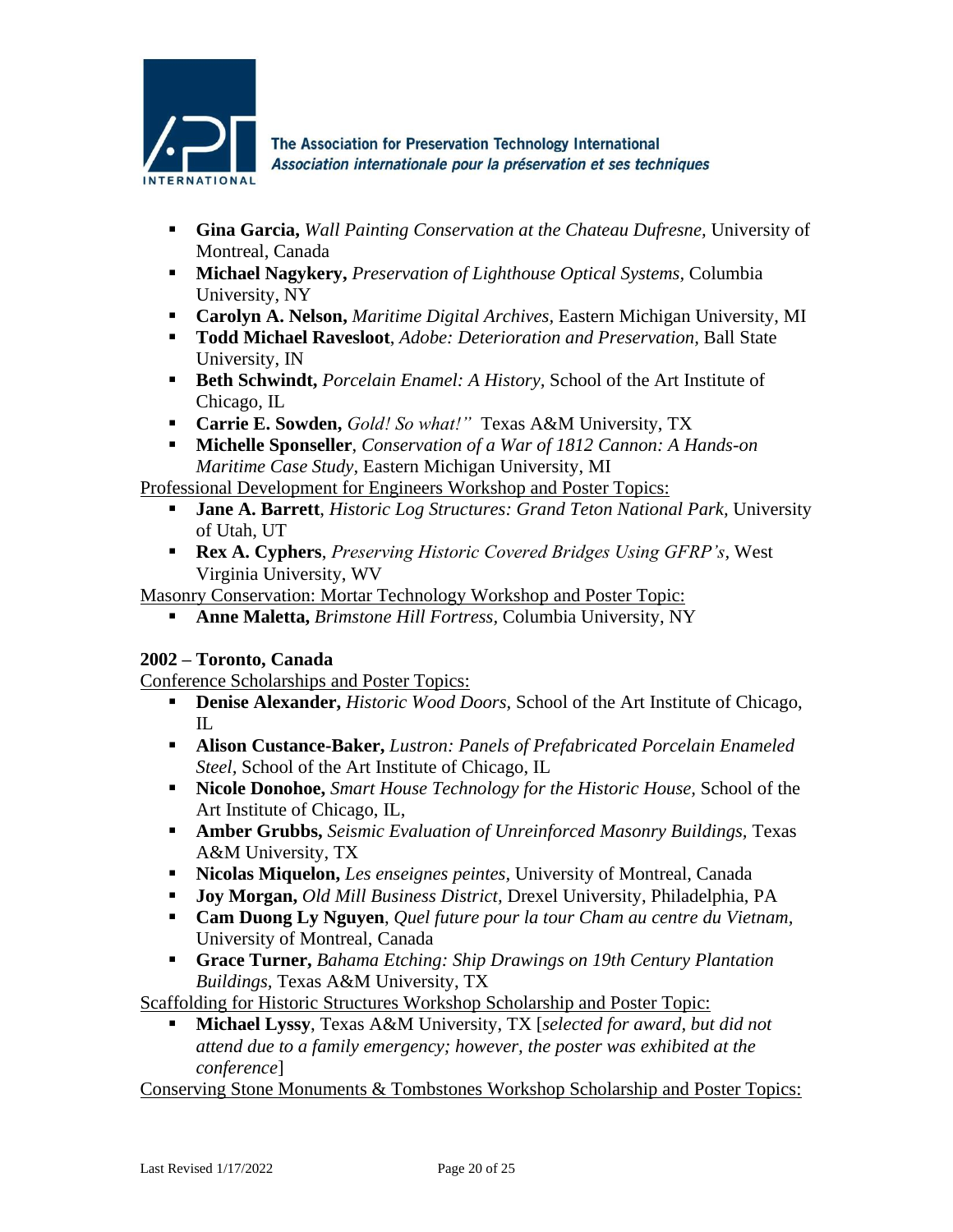

- **Debbie Dodge,** *Historic Steel Windows,* School of the Art Institute of Chicago, IL
- **Alexandra Wenzl,** *Construction of Retaining Walls in State Parks,* Ball State University, IN

Conservation of Stain Glass Windows Workshop Scholarship and Poster Topic:

▪ **Jean-Benoit Bourdeau,** *Orange Julep: Une forme dans la mémoire,* University of Montreal, Canada

# **2001 – Asilomar Conference Center, Monterey Península, California, USA**

Conference Scholarships and Poster Topics:

- **Robert Brookover,** *The Resurgence of Traditional Building Trades,* Ball State University, IN,
- **Carolyn L. Carpenter,** *Preservation Tax Incentives,* Texas A&M University, TX, Graduate School of Business,
- **Beth A. Cumming,** *Assessment of a Building Exterior,* Rensselaer Polytechnic Institute, NY,
- **Cody Deike,** *Preservation of Texas Dance Halls,* Texas A&M University, TX, Graduate School of Architecture,
- **Tarica "T.R." Harris,** *Back to the Future: Examining Yesterday's Houses of Tomorrow,* Cornell University, NY,
- **Kirk Sipple,** *Deterioration & Consolidation of Structural Wood Members,* School of the Art Institute of Chicago, IL,
- **Anita Washko,** *Conservation of Historic Downtown Storefronts,* University of Oregon, OR

Adobe Training Course Scholarship and Poster Topic:

**Kathi Lawrenz,** *Dye Color Matching for Replacement Brick in Historic Structures,* School of the Art Institute of Chicago, IL

Seismic Training Course Scholarship and Poster Topic:

▪ **Anais Stivers,** *System Identification Methods for Seismic Isolation Retrofit,* Texas A&M University, Department of Civil Engineering, TX

# **2000 – Philadelphia, Pennsylvania, USA**

**(Posters of Student Research was Initiated as a Scholarship Requirement)** Conference Scholarships and Poster Topics:

- **Brannyn G. Allen,** *The Somerville Texas Railroad Depot and Harvey House,* Texas A&M University, TX
- **Peter M. Brown,** *Stack Effect Box Demonstration,* Ball State University, IN
- **Alexander MacDonald,** *Interior Pigmented Structural Glass: Uses and Production, 1920-50,* Ball State University, IN
- **Bronwyn Reid,** *Comparison of Ornamental Plaster and Composition Ornament,* Ball State University, IN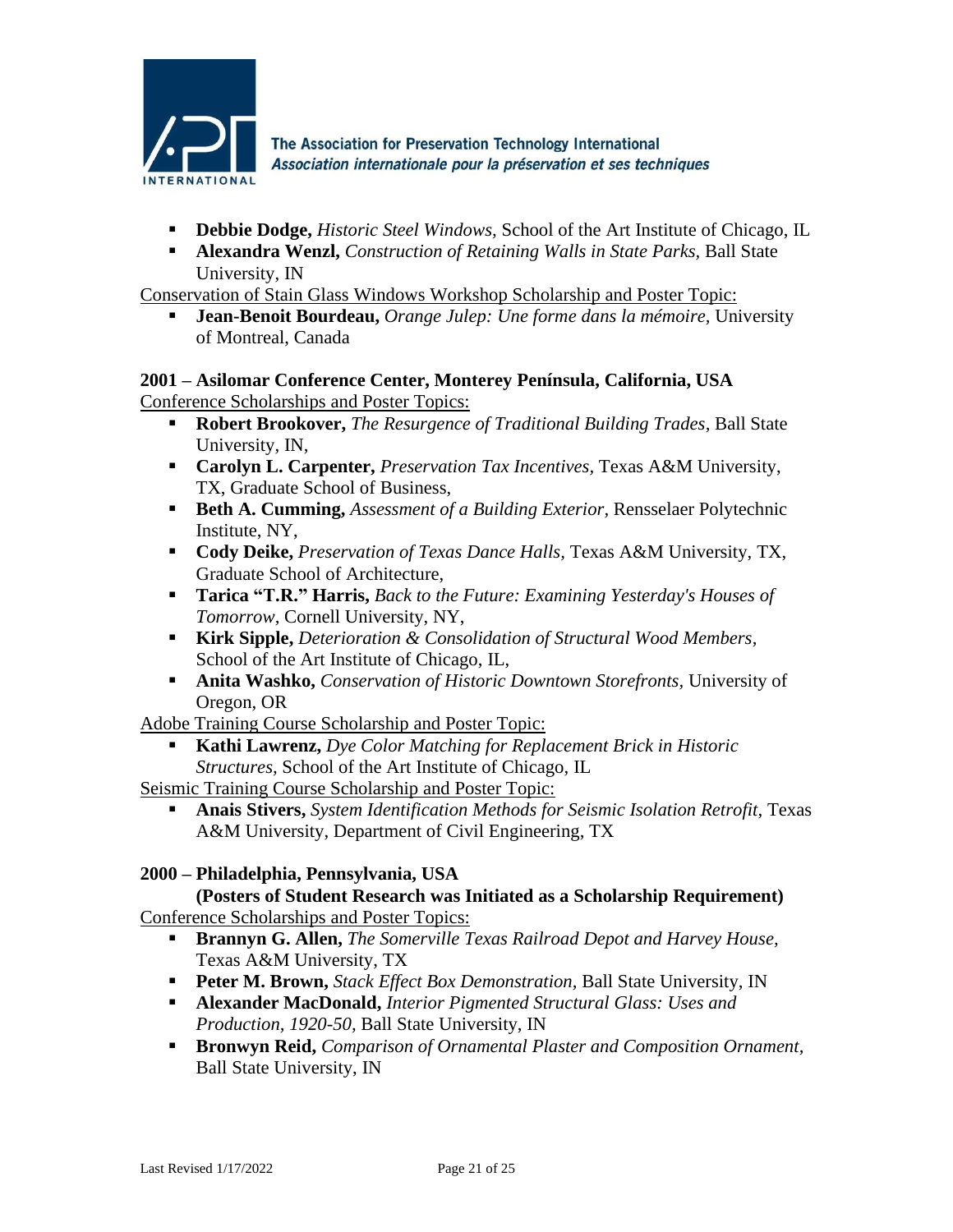

- **Megan A. Tormey,** *Digital Documentation of Fort Pulaski,* Texas A&M University, TX
- **Christine Wiltberger,** *Conservation Case Study of Marezzo Scagliola in the Allen County Courthouse, Fort Wayne, Indiana,* Ball State University, IN

Sculpture Training Course Scholarship:

**Mark P. Grisi, Goucher College, MD** 

Concrete Training Course Scholarships and Poster Topics:

- **Carolyn L. Carpenter,** *Historic Preservation Based Real Estate Investment Trusts,* Texas A&M University, TX
- **Elizabeth Holt,** *Building Science: An Interdisciplinary Tool for Preservation and Reconstruction,* University of Calgary, Canada
- **David P. Kelly, University of Georgia, GA**
- **James J. Maddigan,** *Glass Flooring in Libraries,* University of Montreal, Canada
- **Gabriel Malo,** *Montreal's Metro,* University of Montreal, Canada
- **Susan Ross,** *Preservation Challenges for Place Ville Marie, Montreal,* University of Montreal, Canada

### **1999 – Banff, Alberta, Canada**

APT Conference Scholarships **Sanchita Balachandran,** New York University, NY **Peter M. Brown,** Ball State University, IN **Elizabeth Carey,** Columbia University, NY **Pete Chalfant,** Texas A&M University, TX **Holly Fisher,** Texas A&M University, TX **Daniel Lane,** Columbia University, NY **Wayne Latham,** Colorado State University, CO **Alyson McGee,** Colorado State University, CO **Michael Pulice,** Virginia Tech, VA **Christopher Quinn,** University of Vermont, VT **Susan M. Ross,** University of Montreal, Canada **Marci Uihlein,** University of Illinois, IL **Robert Warden,** Texas A&M University, TX **Barbara Weider,** Columbia University, NY **Christine Wiltberger,** Ball State University, IN **Jennifer M. Wise,** Ryerson Polytechnic University, Toronto, Canada **Robert Young,** University of Utah, UT

**1998 – Williamsburg, Virginia, USA** APT Conference Scholarships **Amanda Blosser,** Texas Tech University, TX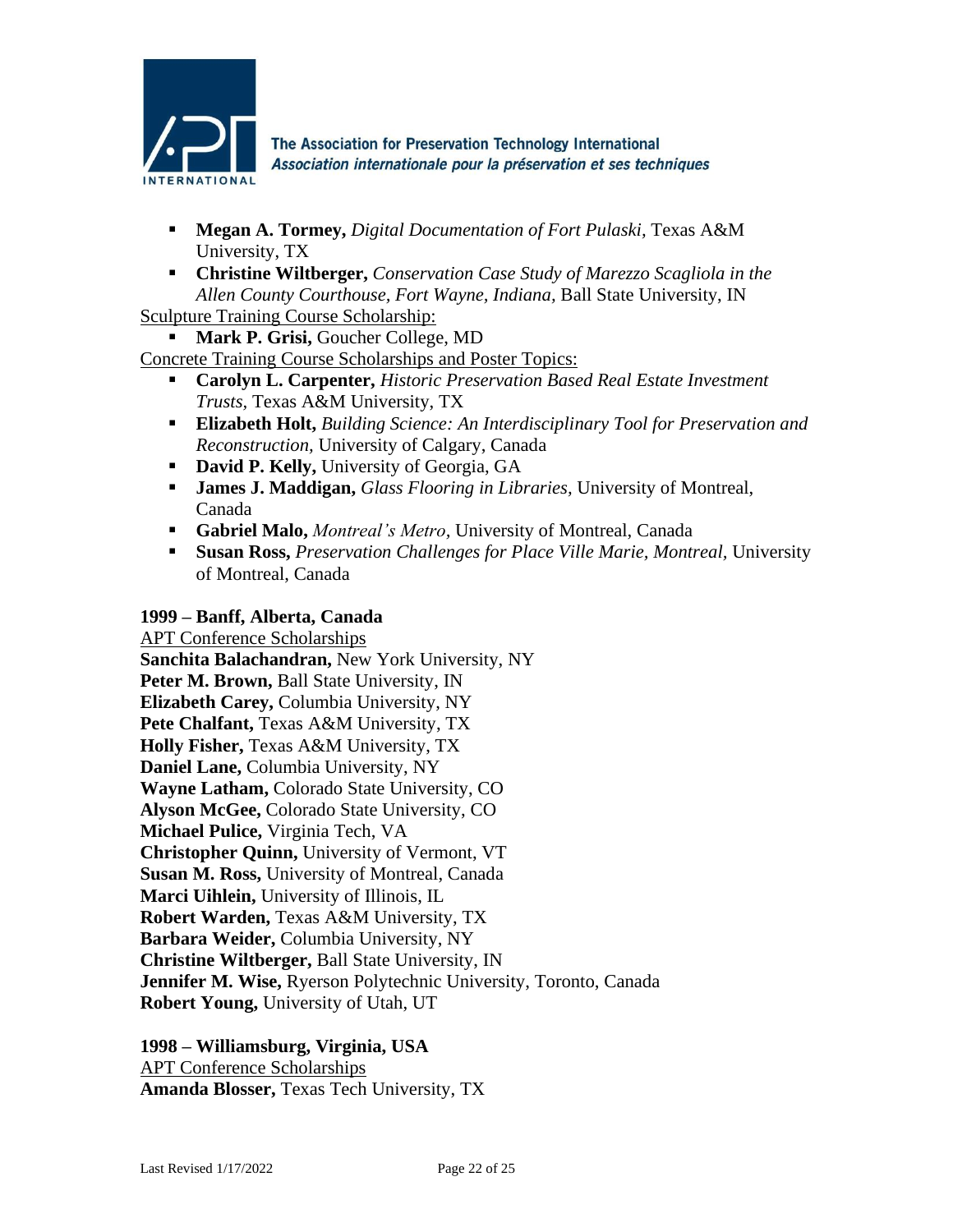

**Eric Gradoia,** University of Vermont, VT **Heather Harrison,** Ball State University, IN **Andrew Harvey,** Mary Washington College, VA **Andrea Hill,** Roger Williams University, RI **Elizabeth Holt,** University of Calgary, Canada **Tommy Kleckner,** Ball State University, IN **Michael McQuillen,** University of Vermont, VT **David Myers,** University of Pennsylvania, PA **Gregory Saldana,** University of Pennsylvania, PA **Philip Stewart,** Texas A&M University, TX **Michael Strutt,** Middle Tennessee University, TN **Marci Uihlein,** University of Illinois, IL **Carrie Zaboroski,** Texas A&M University, TX **Michael Zuchowski,** Roger Williams University, RI

### **1997 – Chicago, Illinois, USA**

APT Conference Scholarships

**Ryan H. Bragg,** University of Manitoba, Canada **Shelley Bruce,** University of Manitoba, Canada **Martin J. Howell,** Texas A&M University, TX **Mary Kay Judy,** Columbia University, NY **Amy Lamb,** University of Illinois Urbana-Champaign, IL **Carolyn Lockwood,** Columbia University, NY **Carrie Warner,** University of Illinois Urbana-Champaign, IL **Vicki L. Willis,** Clemson University, SC

### **1996 – Winnipeg, Canada**

APT Conference Scholarships **Carolyn Bouffard,** Université de Montreal, Canada **Shelley Bruce,** University of Manitoba, Canada **Ellyn Goldkind,** Goucher College, MD **Joy Henderson,** University of Waterloo, Ontario, Canada **Stéphane Hoffman,** Carleton University, Toronto, Canada **Kristin Huminuk,** University of Manitoba, Canada **Shelby Weaver,** Cornell University, NY

**1995 – Washington, DC, USA**

APT Conference Training Course Scholarships Graphic Documentation of Historic Buildings Training Course **Mark P. Slater,** Belmont Technical College, OH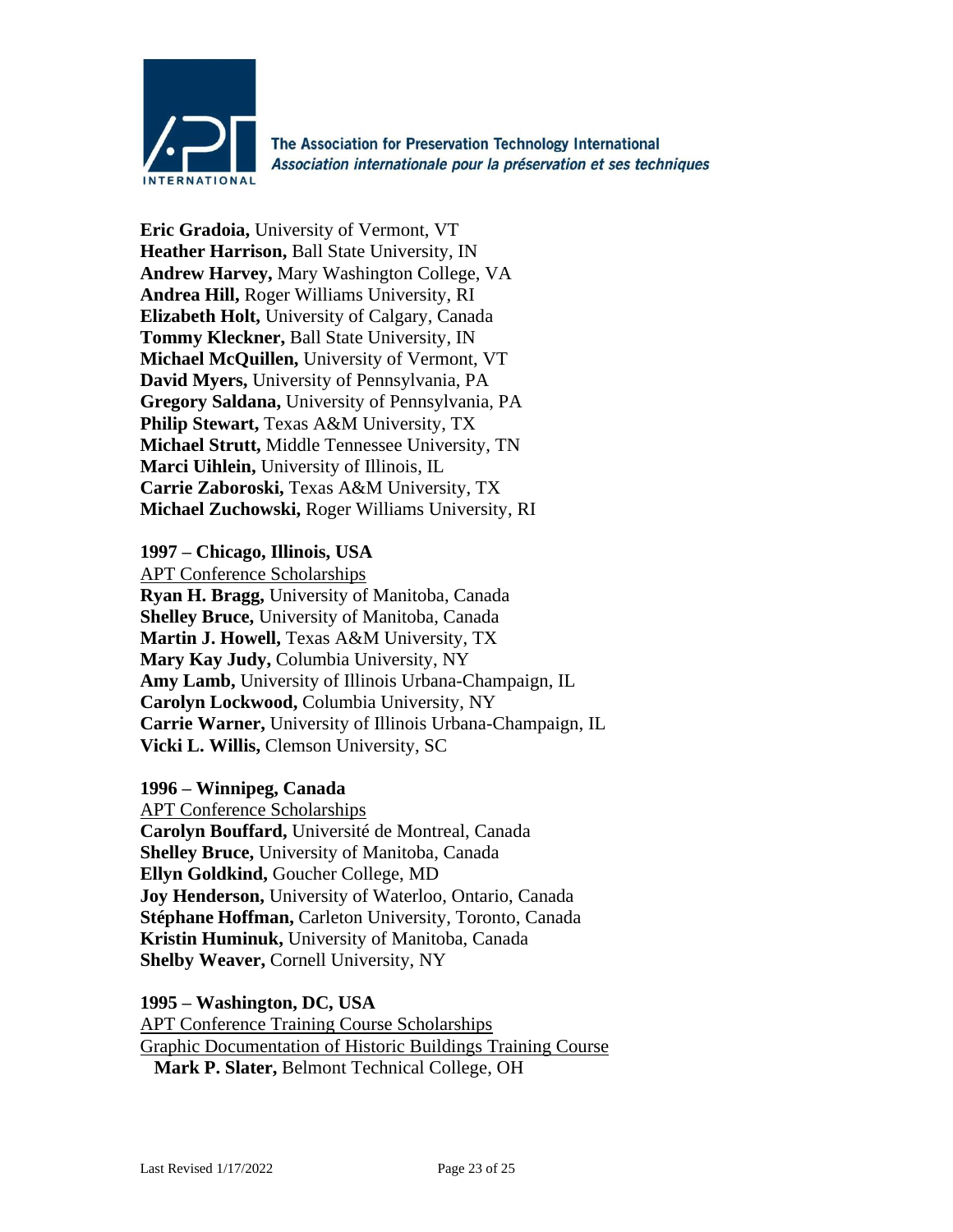

### **1994 – Seattle, Washington, USA**

APT Conference Training Course Scholarships [*Both received a Keepers Preservation Education Fund Fellowship as well as an APT Training Scholarship for their chosen course*] Hazardous Materials and Sustainable Design Training Course **Mike McGinnis,** School of the Art Institute of Chicago, IL

Wood Construction Training Course **Kenneth Kocher,** University of Georgia, GA

**1993 – Ottawa, Canada** APT Conference Training Course Scholarships Masonry Training Course **Lisa Howe,** Roger Williams University, RI **Burke Walker,** University of Georgia, GA

### **1992 – Philadelphia, Pennsylvania, USA**

APT Conference Training Course Scholarships

**Shantia Anderheggen,** Boston University, MA (received the first Keepers Preservation Education Fund Fellowship)

- **Thyra Nelson,** University of Sydney, Australia (received the Henry Chambers Scholarship)
- **Catherine Macarthur,** University of New South Wales, Australia (received a scholarship from the Australian Chapter of APTI)

### **1991 – New Orleans, Louisiana, USA**

Training Course Scholarships were announced, but none were awarded

**1990 – Montreal, Canada**

No Scholarships Awarded

### **1989 – Chicago, Illinois, USA**

APT Conference Training Course Scholarships High Rise Structures: Investigation and Analysis Training Course **Natalie Bull,** University of Montreal, Canada **Donald C. Luthardt,** Washington State University, WA

### Historic Concrete: Investigation and Repair Training Course

**Susan Bronson,** University of Montreal, Canada (awarded a scholarship, but broke her leg two days prior to conference and could not attend)